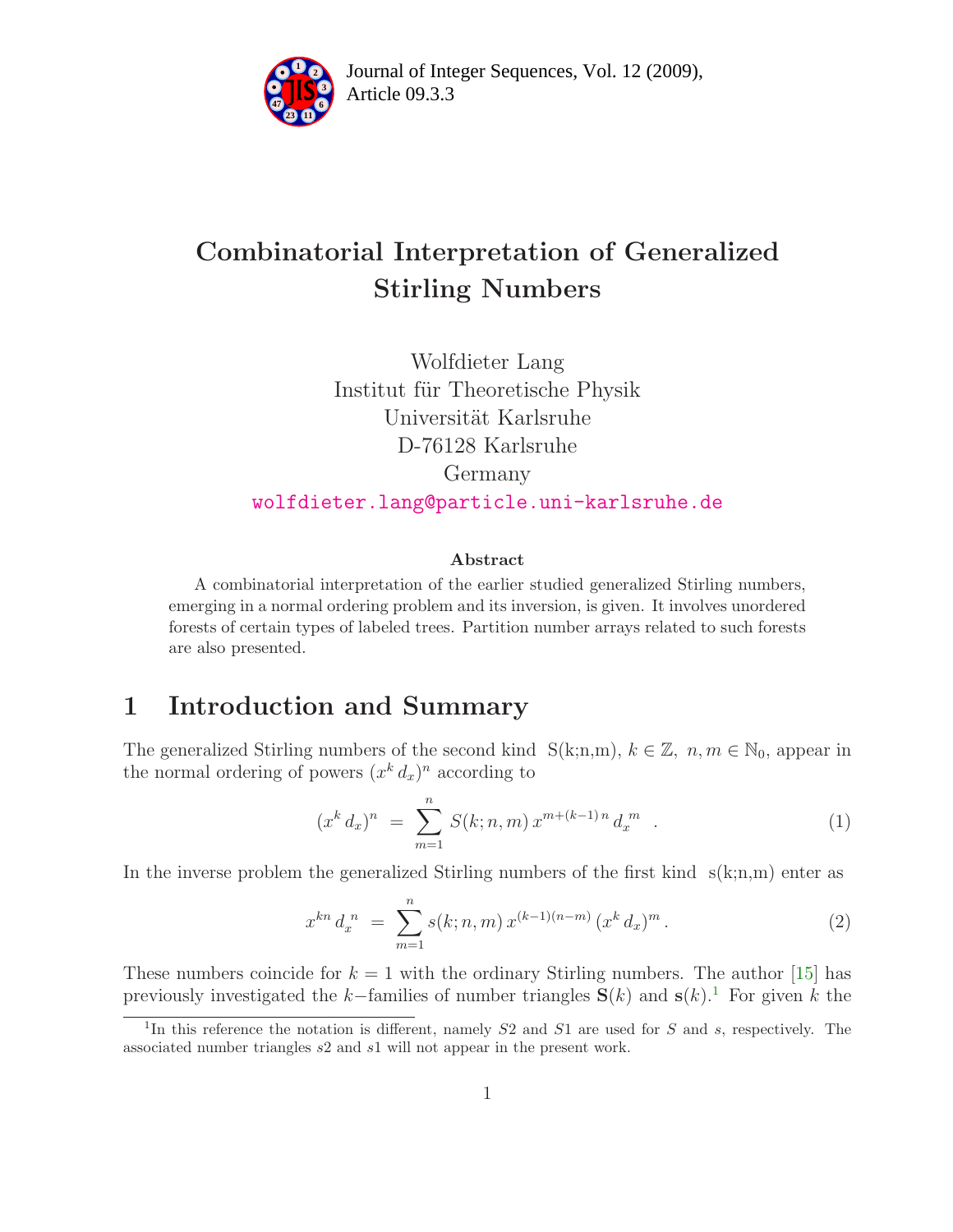recurrence relations are:

<span id="page-1-2"></span>
$$
S(k; n, m) = ((k - 1)(n - 1) + m) S(k; n - 1, m) + S(k; n - 1, m - 1)
$$
 (3)

<span id="page-1-0"></span>and

$$
s(k; n, m) = -[(k-1) m + n - 1] s(k; n-1, m) + s(k; n-1, m-1) , \qquad (4)
$$

with the triangle conditions:  $S(k;n,m) = 0$  for  $n < m$ , and  $S(k;n,0) = \delta_{n,0}$ .  $\delta_{n,m}$  is the Kronecker symbol. Similarly:  $s(k; n, m) = 0$  for  $n < m$ , and  $s(k; n, 0) = \delta_{n,0}$ . The S(k;n,m) numbers have already been considered by Carlitz [\[8\]](#page-24-1) as special cases. See eq. 2 there, with  $\mu \rightarrow 1$  and  $\lambda \rightarrow k-1$ . They also have been used by Comtet in [\[10,](#page-24-2) 4.Example] with  $P_{n,l}(a) = S(a+1; n, l)$ , where the recurrence and an explicit form involving a sum has been given. The ordinary Stirling numbers of the second kind have been encountered in the reordering problem as stated above by Grunert [\[13,](#page-24-3)  $\S 4$  ff.], where  $C$  $\frac{k}{2}$ 

 $S_n = S(1; k, n) = S(k, n).$ A combinatorial interpretation of the  $S(n, m)$  numbers is well known: there are  $S(n, m)$ ways to partition a set of n elements into m nonempty subsets. Therefore, these numbers are also called subset numbers in Graham et al. [\[12,](#page-24-4) p. 244]. See also Stanley [\[19,](#page-25-0) p. 33], and Charalambides [\[9,](#page-24-5) p. 96 and ch. 8]. As a spin-off we shall find another interpretation as

numbers of forests composed of certain increasing trees.

The aim of this paper is to find combinatorial meanings for the k–families  $|S(k; n, m)|$ and  $|s(k; n, m)|$ . Because all these lower diagonal number triangles are of the Jabotinsky (a special Sheffer) type, i.e., possess the binomial (also called exponential) convolution property, they count unordered m−forests composed of certain vertex labeled trees with n vertices. These trees will be enumerated by  $|S(k; n, 1)|$  and  $|s(k; n, 1)|$ , respectively, for each  $k \in \mathbb{Z}$ .  $S(k; n, 1)$ , for  $k \in \mathbb{N}$ , will be seen to give the number of plane, k–ary rooted increasing trees with  $n$  vertices (including the root vertex). This stems from the fact that the exponential generating functions (e.g.f.) of these numbers are [\[15\]](#page-24-0)

<span id="page-1-3"></span><span id="page-1-1"></span>
$$
g2(k;x) = -1 + (1 + (1 - k)x)^{\frac{1}{1-k}}, \ k = 2,3,\ldots,\tag{5}
$$

and  $g(1; x) = -1 + e^x$ . Such trees fit into the varieties of trees investigated by Bergeron et al. [\[3\]](#page-24-6), leading to the stated result.  $q(0; x) = x$  represents the trivial one vertex tree, the root with label 1.

The signless (also called absolute) numbers  $|S(-k; n, m)| = (-1)^{n-m} S(-k; n, m)$ ,  $k \in$  $\mathbb{N}_0$ , have for their first column members  $|S(-k; n, 1)|$  the e.g.f.

$$
g2p(k;x) = 1 - (1 - (k+1)x)^{\frac{1}{k+1}} = -g2(-k; -x), \ k \in \mathbb{N}_0.
$$
 (6)

This also fits into the varieties of increasing trees considered by Bergeron et al. [\[3\]](#page-24-6) because plane increasing trees with vertices of outdegree  $r \in \mathbb{N}_0$  come in  $(r + k - 1)$  types. They will be called (incomplete)  $(r + k - 1)$  –ary trees. In general an outdegree  $r = 0$  is reserved for the one vertex tree given by the root and for leaves (end vertices) of a tree. The one vertex tree is always considered separately because it always appears just once. Instead of  $(r + k - 1)$ -ary vertices one can also use a repertoire of  $r + k - 1$  colors and chose r of them to color the successors of a vertex with outdegree  $r = 0, 1, \ldots$ . The color for the one vertex tree is taken as white (no color).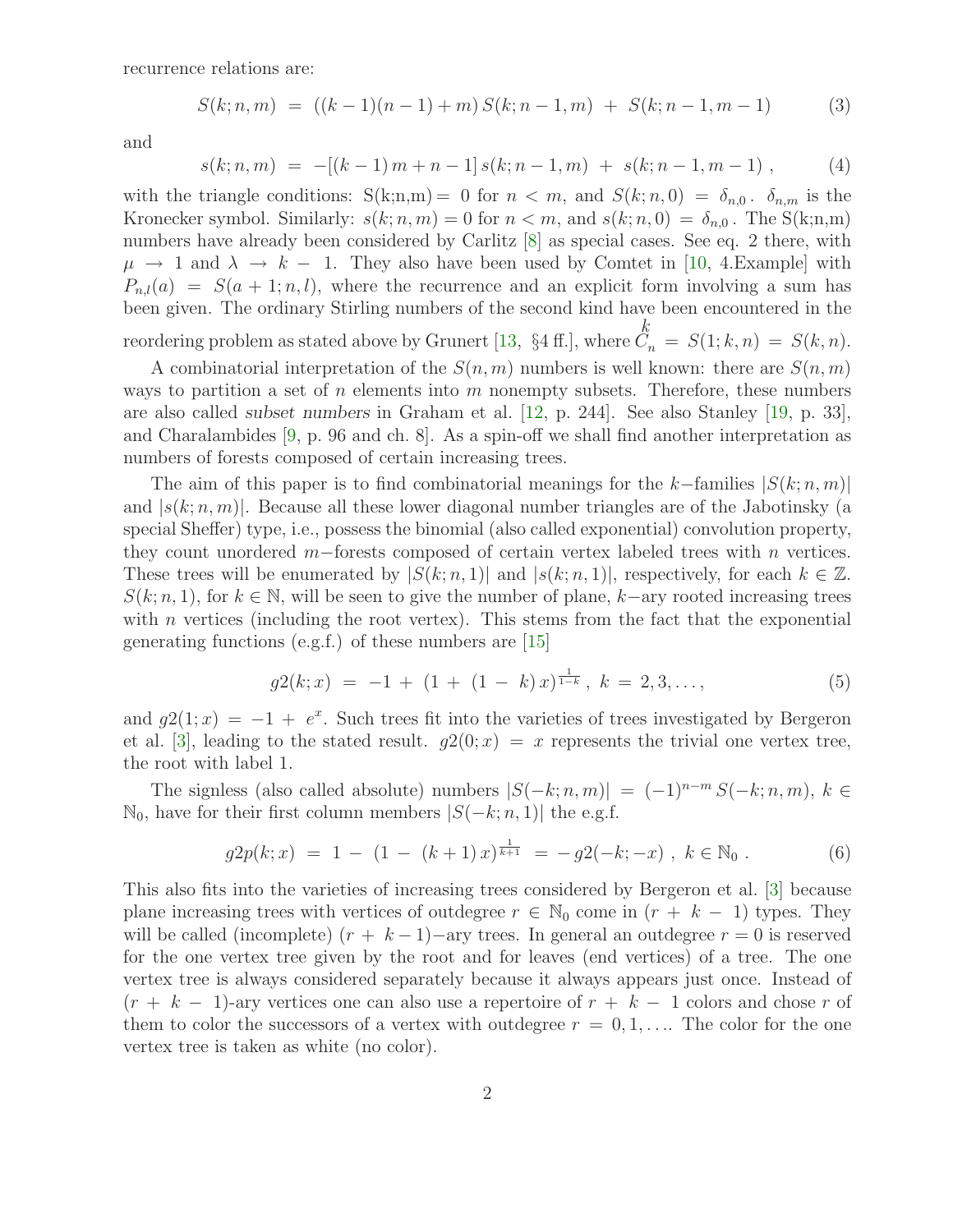The non-negative numbers  $|s(k; n, m)| = (-1)^{n-m} s(k; n, m)$ ,  $k \in \mathbb{N}_0$ , with e.g.f. for the first column members  $|s(k; n, 1)|$ 

<span id="page-2-0"></span>
$$
g1p(k;x) = \frac{1}{k-1} \left( -1 + \frac{1}{(1-x)^{k-1}} \right), \ k = 0, 2, 3, \dots \tag{7}
$$

and  $g1p(1; x) = -\ln(1-x)$ , do, for  $k \geq 3$ , not count any of the tree varieties considered by Bergeron et al. [\[3\]](#page-24-6). The case  $k = 0$  is trivial, because there is just the trivial tree composed of one vertex, the root. The case  $k = 1$  — the ordinary unsigned Stirling numbers of the first kind — is encompassed by this study [\[3\]](#page-24-6) in that  $|s(n, 1)|$  counts the number of unordered (nonplane) increasing rooted trees with  $n$  vertices. This provides another combinatorial meaning besides their usual cycle number characterization. It turns out that these trees are the nonplane analogons of the plane ones counted by  $|S(-1; n, 1)|$ . Also the  $k = 2$  instance,  $|s(2; n, 1)|$ , fits into the above mentioned study because one finds that these numbers coincide with  $S(2; n, 1)$  which counts plane binary increasing trees. These are the unsigned Lah numbers, Sloane's OEIS [\[18,](#page-25-1)  $|A008297|$  $|A008297|$  $|A008297|$  (first column,  $m = 1$ )]. It is also possible to give these numbers a meaning in the nonplane increasing tree setup. For all  $k \geq 3$ , however, the [\[3\]](#page-24-6) varieties are not sufficient. In accordance with the recurrence relation one can give a somewhat trivial tree and forest interpretation for the  $|s(k; n, m)|$  numbers. For example,  $|s(3; n, 1)|$  counts the number of n vertex (including the root) increasing plane trees with only outdegrees 0 and 1 where every vertex of depth  $d \in \mathbb{N}_0$  is of the  $(d+3)$ -ary type. The depth of a vertex is its distance from the root, the number of parents. Another equivalent way to define these numbers uses special depth dependent vertex coloring for trees with outdegrees 0 and 1. This situation pertains to all  $k \geq 3$ , providing thus new classes of increasing trees not covered by the study [\[3\]](#page-24-6).

The non-negative numbers  $s(-k; n, m)$  with  $k \in \mathbb{N}$ , have as e.g.f. for  $s(-k; n, 1)$ 

<span id="page-2-1"></span>
$$
g1(-k;x) = \frac{1}{1+k}(-1+(1+x)^{1+k}) = -g1p(-k;-x), \ k \in \mathbb{N} .
$$
 (8)

For every  $k \in \mathbb{N}$  it follows that these numbers do also not count trees of the variety considered by Bergeron et al. [\[3\]](#page-24-6). Again, the recurrence relation [\(4\)](#page-1-0) helps to identify trees and forests with only outdegrees 0 and 1 which are counted by these  $s(-k; n, m)$  numbers.

Finally, maps from the set of partitions of  $n$  with  $m$  parts to numbers counting various types of forests considered in this work are presented. These number arrays will be called partition number arrays. The generalized Stirling numbers are sums over these array numbers for fixed part number  $m$ .

# 2 Generalized Stirling numbers of the second kind

As anticipated in the Introduction the generalized Stirling numbers  $|S(k; n, m)|$  and  $|s(k; n, m)|$ count for many  $k$  values (but not for all) certain m-forests of increasing trees, either plane or nonplane, which fall into the varieties of trees studied by Bergeron et al. [\[3\]](#page-24-6). Therefore, some results from this study which are important for this work will be recapitulated.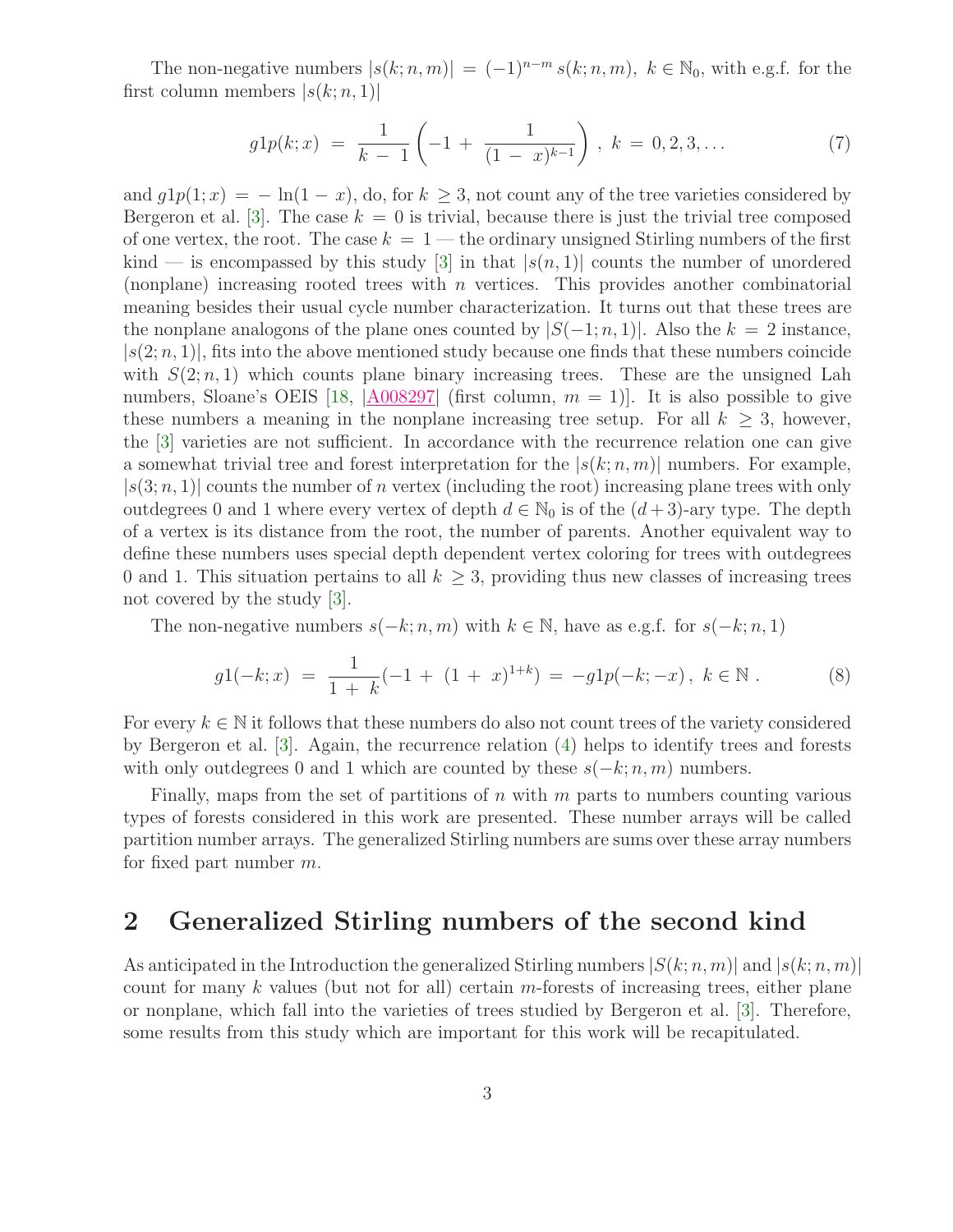We start with some definitions and refer the reader to Stanley [\[19,](#page-25-0) Appendix, pp. 293–5], for general definitions regarding trees and forests. For trees the notions plane and ordered are synonyms. This may seem confusing because, e.g., in Fig. A-2, p. 295 of this reference, the second tree would be equivalent to the last one if in the plane a rotation of subtrees around the root vertex would be allowed.

**Definition 1.** A labeled tree of size  $n, T_n$ , is a rooted tree with n vertices (nodes), including the root vertex, labeled with distinct elements from the set  $[n] \equiv I_n = \{1, 2, \ldots, n\}.$ 

**Definition 2.** An increasing tree of size n is a labeled tree of size n with the sequence of labels from the root to any leaf (end vertex with degree 1, outdegree 0) increasing.

Example 3. Stanley [\[19,](#page-25-0) p. 295, Fig. A-2] shows some ordered increasing trees of size 6. There are more than the two types shown, viz.,  $C_5 = 42$  (the fifth Catalan number). Altogether there are  $9!! = 945$  ordered increasing trees of size 6 (compare with our Figure [4\)](#page-21-0).

For the analysis the most important object is the generating function (g.f.) for the numbers  $s_r$  of available vertex types with outdegree r. For the root, the outdegree coincides with the degree. The trivial one vertex tree consists of the root with  $r = 0$ , and there is always only one vertex type  $s_0 = 1$ . For trees with more than one vertex, the leaves (end vertices) have also  $r = 0$  but degree 1. For ordered (plane) trees the ordinary generating function (o.g.f.)  $\phi(y) = 1 + \sum$  $r \geq 1$  $s_r y^r$  enters, and for unordered (nonplane) trees the e.g.f.

 $\varphi(y) = 1 + \sum$  $r \geq 1$  $s_r$  $y^r$ r! is used. For example, for incomplete ternary (3-ary) trees one has

 $\phi(y) = 1 + 3y + 3y^2 + y^3$  in the ordered case, and  $\varphi(y) = 1 + 3y + 3$  $y^2$  $\frac{9}{2!}$  +  $y^3$  $rac{9}{3!}$  in the unordered case.  $s_0 = 1$ , as mentioned above, and a ternary vertex has three possible out legs (usually drawn downwards at equal angles). Therefore  $s_1 = 3$  because there are three possible legs to choose.  $s_2 = 3$  because one of the three possible legs is not present.  $s_3 = 1$ because there is only one type of vertex with all three legs present. The ordered trees shown in Stanley [\[19,](#page-25-0) Fig. A-2, p. 295] could belong to  $\phi(y) = 1 + 2y + y^2 = (1 + y)^2$ , i.e., ordered (incomplete) binary trees.

# <span id="page-3-0"></span>Proposition 4. [\[3\]](#page-24-6)

If  $Y(z) = \sum$  $n \geq 0$  $Y_n$  $z^n$  $\frac{\tilde{m}}{n!}$  is the e.g.f. for  $\{Y_n\}$ , with  $Y_n$  the number of increasing labeled trees

of size n, and  $\bar{\phi}(y)$ , resp.  $\varphi(y)$ , the outdegree g.f.s, then

$$
\int_0^{Y(z)} \frac{dy}{\Phi(y)} = z, with \Phi \in \{\phi, \varphi\} .
$$
 (9)

A differential way of writing this is  $\frac{dY(z)}{dt}$  $\frac{d}{dz} = \Phi(Y(z))$  together with the initial condition  $Y(0) = 0$  (no tree of size 0). The explicit solution is written in the form of an Abel equation cf.  $[2, p. 14, (1.17)$  and footnote  $7]$ ).

<span id="page-3-1"></span>
$$
Y(z) = F^{[-1]}[F(0) + z], \text{ with } F[y] := \int \frac{dy}{\Phi(y)}.
$$
 (10)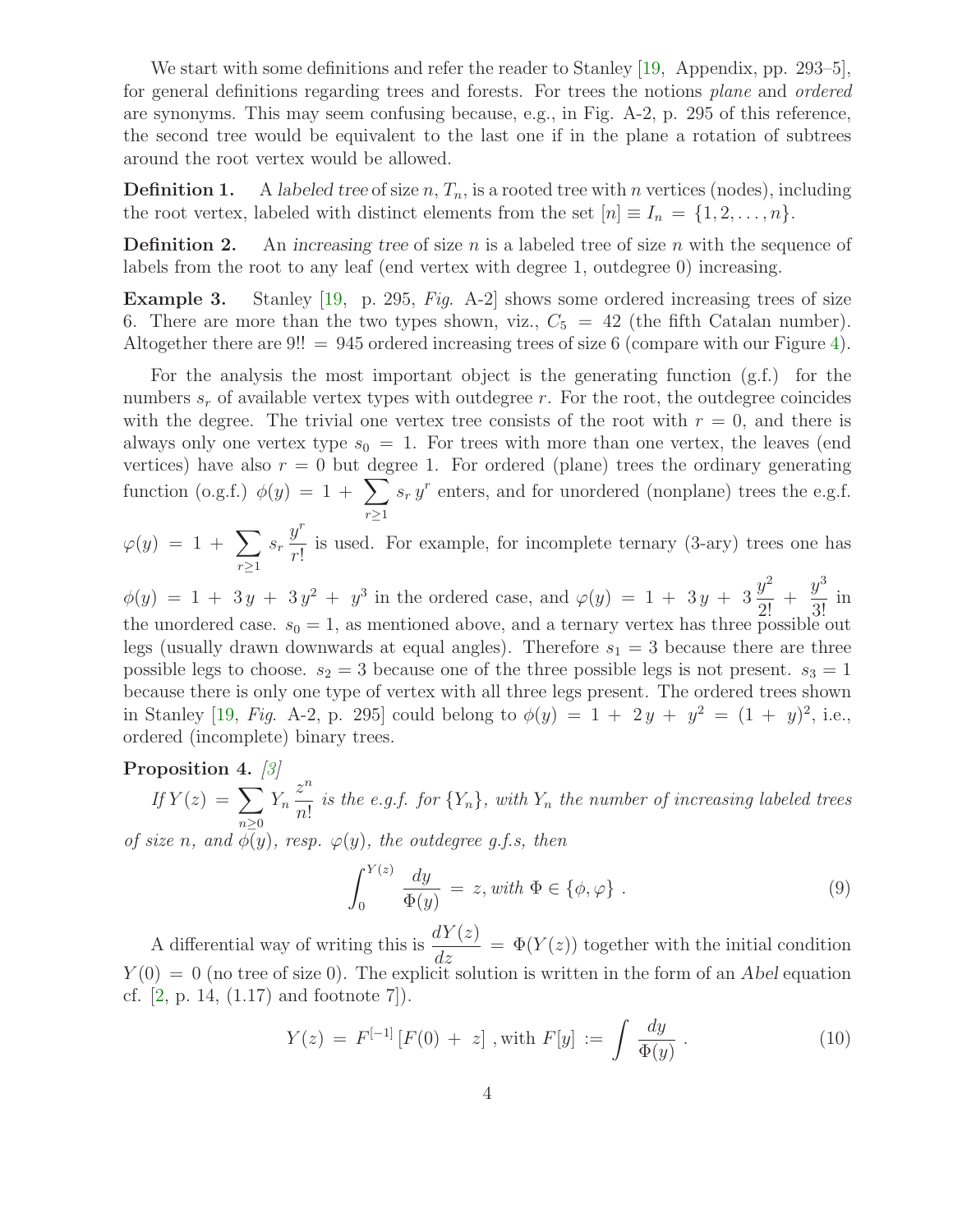Here  $F^{[-1]}$  denotes the compositional inverse of F, the primitive (anti-derivative) of  $1/\Phi$ .

*Proof.* First one recalls that  $\int_0^z$  $\theta$  $W(t) dt$  is the e.g.f. for numbers  $\{w_{r-1}\}\$ if  $W(t)$  is the e.g.f. for numbers  $\{w_r\}$  (index shift by  $-1$  *via* integration). In the application below this integration will account for the inclusion of the extra root vertex if powers of t correspond to the number of vertices. The proof of the solution of the differential eq. for  $Y(z)$ , i.e.,  $Y(z) = \int^{z} \Phi(Y(t)) dt$ , is based on the recursive structure of increasing trees characterized by the outdegree g.f. Increasing trees  $T_n$  of size n are composed of ordered, resp. unordered, r−forests  $(r \geq 1)$  of such trees of size  $n-1$ . These r trees are connected to the root of the tree  $T_n$  by r lines ending at the root labeled 1. The r−forest vertices are labeled with 2, 3, . . . , n. These r−forests have e.g.f.  $Y^r(z)$ , resp.  $\frac{1}{z}$ r!  $Y^{r}(z)$ . Therefore the sum over all possible outdegrees  $r \geq 0$  of the root vertex yields  $1 + \sum$  $r \geq 1$  $s_r Y^r(t) = \phi(Y(t))$ , resp.

 $1 + \sum$  $r \geq 1$  $s_r$  $Y^r(t)$ r!  $=\varphi(Y(t))$ . Here we use the variable t instead of z. The extra root vertex

with label 1 is then accounted for by the index shift by  $-1$ , and, as explained above, this is achieved by integration, resulting in

$$
Y(z) = \int_0^z \Phi(Y(t)) dt, \text{ hence } Y(0) = 1.
$$
 (11)

 $\Box$ 

Note 5.  $r(z)$ , and also $\frac{1}{z}$ r!  $Y^{r}(z)$ , are given by the multinomial theorem in terms of the partition number array called  $M_3$  in Abramowitz and Stegun [\[1,](#page-24-8) p. 831]. See also Slone's OEIS [\[18,](#page-25-1)  $A036040$ ]. Within each of the r parts of the partition of n the order is taken w.l.o.g. increasing. We shall expand on this in Section 4.

Note 6. It is easy to see that the number of ordered rooted trees of size n (including the root vertex) is  $C_n$ , the *n*th Catalan number. See Slone's OEIS [\[18,](#page-25-1)  $\triangle 000108$ ]. The tree number o.g.f. c satisfies  $c(x) = \sum_{r=0}^{\infty} (x c(x))^r = \frac{1}{1-x}$  $\frac{1}{1-xc(x)}$ , which is obvious from the recursive structure of these trees. The extra  $x$ −factor accounts for the root vertex. See also Conway and Guy [\[11,](#page-24-9) p. 99], where these trees are called plane rooted bushes. This coincides with the eq. for the o.g.f. for Catalan numbers.

Note 7. Cayley's classical result from 1889 [\[20,](#page-25-2) pp. 23, 37, 66] and [\[4,](#page-24-10) p, 39] on the number  $t_n$  of unordered trees of size n with any labeling from  $I_n$  can be obtained in a similar manner. The outdegree e.g.f. is now  $\varphi(z) = \exp(z)$  because  $s_r = 1$  for all  $r \geq 0$ . The e.g.f. for the numbers  $\{t_n\}$  of such trees is, by their recursive definition,  $Y(z) = z \varphi(Y(z)) = z$ z exp(Y(z)), because the root can now have any of the labels  $1, 2, \ldots, n$ , and  $\{n f_{n-1}\}\$ is exponentially generated by  $zf(z)$  if  ${f_n}$  is exponentially generated by f. This holds for any r-forest. Then the sum over the outdegrees  $r \geq 0$  of the root vertex is taken. The just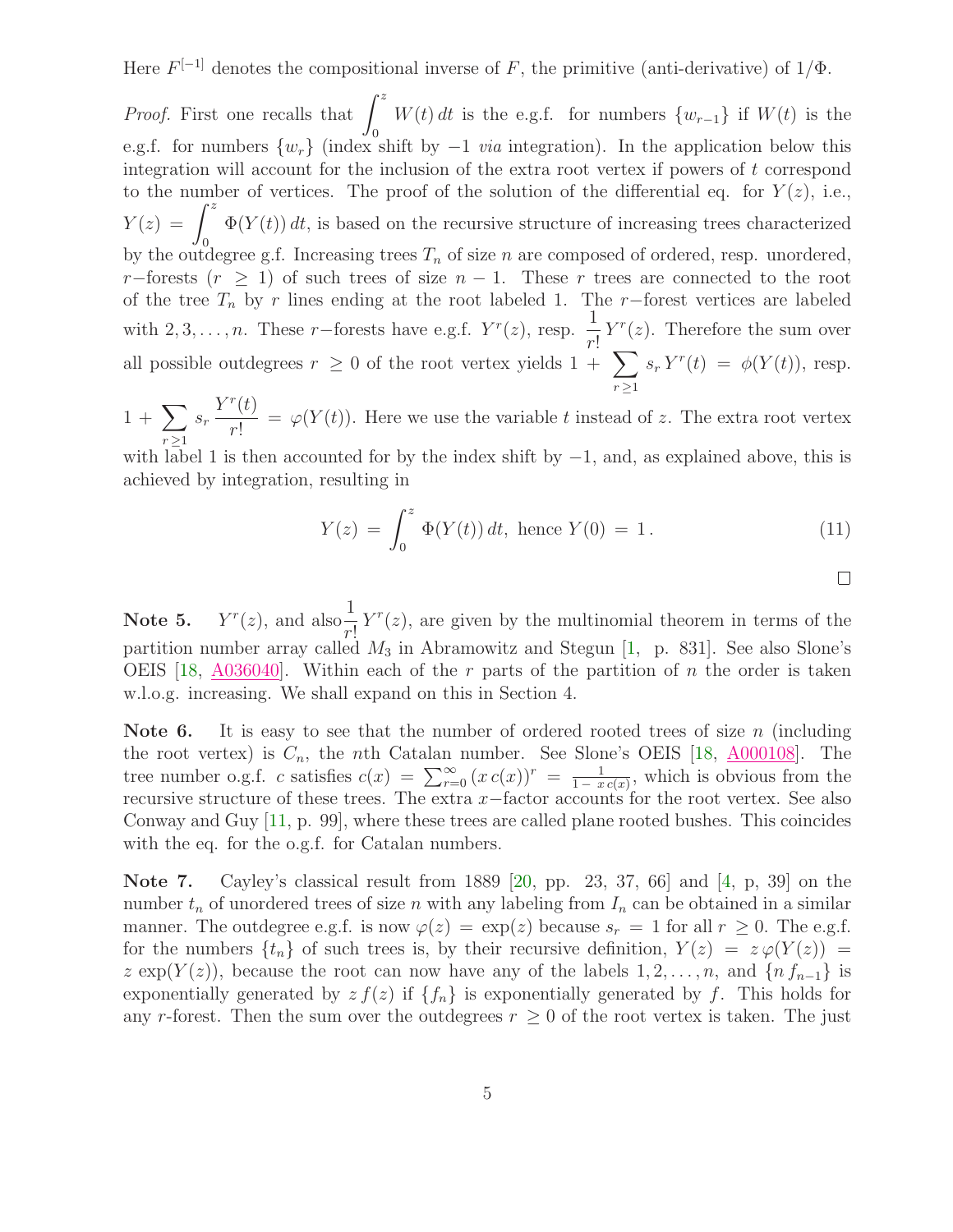found implicit equation for  $Y(z)$ , can be solved *via* Lagrange inversion as

$$
Y(z) = \sum_{n=1}^{\infty} \frac{x^n}{n!} \left( \frac{d^{n-1}}{da^n} \varphi^n(a) \right) \Big|_{a=0} = \sum_{n=1}^{\infty} t_n \frac{z^n}{n!} \,. \tag{12}
$$

With  $\varphi(a) = \exp(a)$  this becomes the classical result  $t_n = n^{n-1}$ . This is the sequence [1, 2, 9, 64, 625, . . .], see Sloane's OEIS [\[18,](#page-25-1) [A000169\]](http://oeis.org/A000169).

## <span id="page-5-0"></span>Example 8. Ordered increasing (incomplete) k−ary trees

For such trees the outdegree e.g.f. is  $\varphi_k(y) = (1 + y)^k$  because there are  $s_{k,r} = {k \choose r}$ different types of outdegree  $r \ge 1$  vertices. E.g.  $k = 4, r = 2$ :  $s_{3;2} = 6$  from chosing two lines out of a 4-ary vertex.  $F_k(y) = \int dy \frac{1}{(1+y)^2}$  $\frac{1}{(1 + y)^k}$ , which is (up to a constant)  $F_1(y) = \ln(1 + y)$  and  $F_k(y) = \frac{1}{1-k}(1 + y)^{1-k}, k \ge 0, k \ne 1$ .  $F_1^{[-1]}$  $y_1^{(-1)}(x) = \exp(x) - 1,$ and  $F_k^{[-1]}$  $\zeta_k^{[-1]}(x) = -1 + ((1-k)x)^{\frac{1}{1-k}}$ . Therefore,  $Y_1(z) = \exp(z) - 1$ , and  $Y_k(z) =$  $-1 + \left( (1-k) \left( \frac{1}{1} \right)$  $1-k$  $+ z)$  $\frac{1}{1-k}$  $= -1 + (1 + (1 - k)z)^{\frac{1}{1-k}}$ . for  $k \geq 0, k \neq 1$ .  $k = 1$ applies for unary trees, and for  $k = 0$  one has  $Y_0(z) = z$  corresponding to the trivial tree with just one vertex, the root with label 1. For binary trees  $Y_2(z) = \frac{z}{1-z}$ , producing the

<span id="page-5-2"></span>sequence  ${n!}\simeq$ , Sloane's OEIS [\[18,](#page-25-1)  $\underline{A000142}$ ]. **Proposition 9.**  $|S(k; n, m)|$ , resp.  $|s(k; n, m)|$ , with  $k \in \mathbb{Z}$ , is the number of unordered m−forests composed of m trees with altogether n vertices (including the m roots). The number of such trees is exponentially generated by the  $g2$  and  $g1$  functions given in the

Proof. This follows immediately from the Jabotinsky (a special Sheffer) structure of the lower diagonal number triangles  $S(k)$ , resp.  $s(k)$ . See Knuth [\[14\]](#page-24-11) for a general discussion of Jabotinsky triangles. In other words, they are exponential convolution triangles. This means that the e.g.f. for the m−th column numbers  $(n \geq m)$  is for  $k \in \mathbb{N}$  given by

$$
g2_m(k;x) := \sum_{n=0(m)} S(k;n,m) \frac{x^n}{n!} = \frac{1}{m!} (g2(k;x))^m, \text{ resp. } (13)
$$

$$
g1p_m(k;x) := \sum_{n=0(m)} |s(k;n,m)| \frac{x^n}{n!} = \frac{1}{m!} (g1p(k;x))^m.
$$
 (14)

Similar eqs. hold with  $-k \in \mathbb{N}$  for  $g2p_m(k; x)$  and  $g1_m(k; x)$ . The forests are unordered due to the e.g.f. Jabotinsky structure with the factor  $1/m!$ .  $\Box$ 

Thus one only has to find a combinatorial interpretation for the  $m = 1$  column numbers of such lower triangular Jabotinsky matrices. The column  $m = 0$  is not relevant, it is always  $[1, 0, 0, \ldots]^\top$ .

# <span id="page-5-1"></span>Proposition 10.  $S(k; n, 1), k \geq 0$

Introduction.

 $S(k; n, 1), k \geq 1$ , is the number of ordered rooted k–ary trees of size n (including the root vertex) increasingly labeled with distinct elements from  $I_n = \{1, 2, ..., n\}$ . For  $k = 0$  there is only one vertex  $(n = 1)$ , the root, and  $S(0; n, 1) = \delta_{n,1}$ .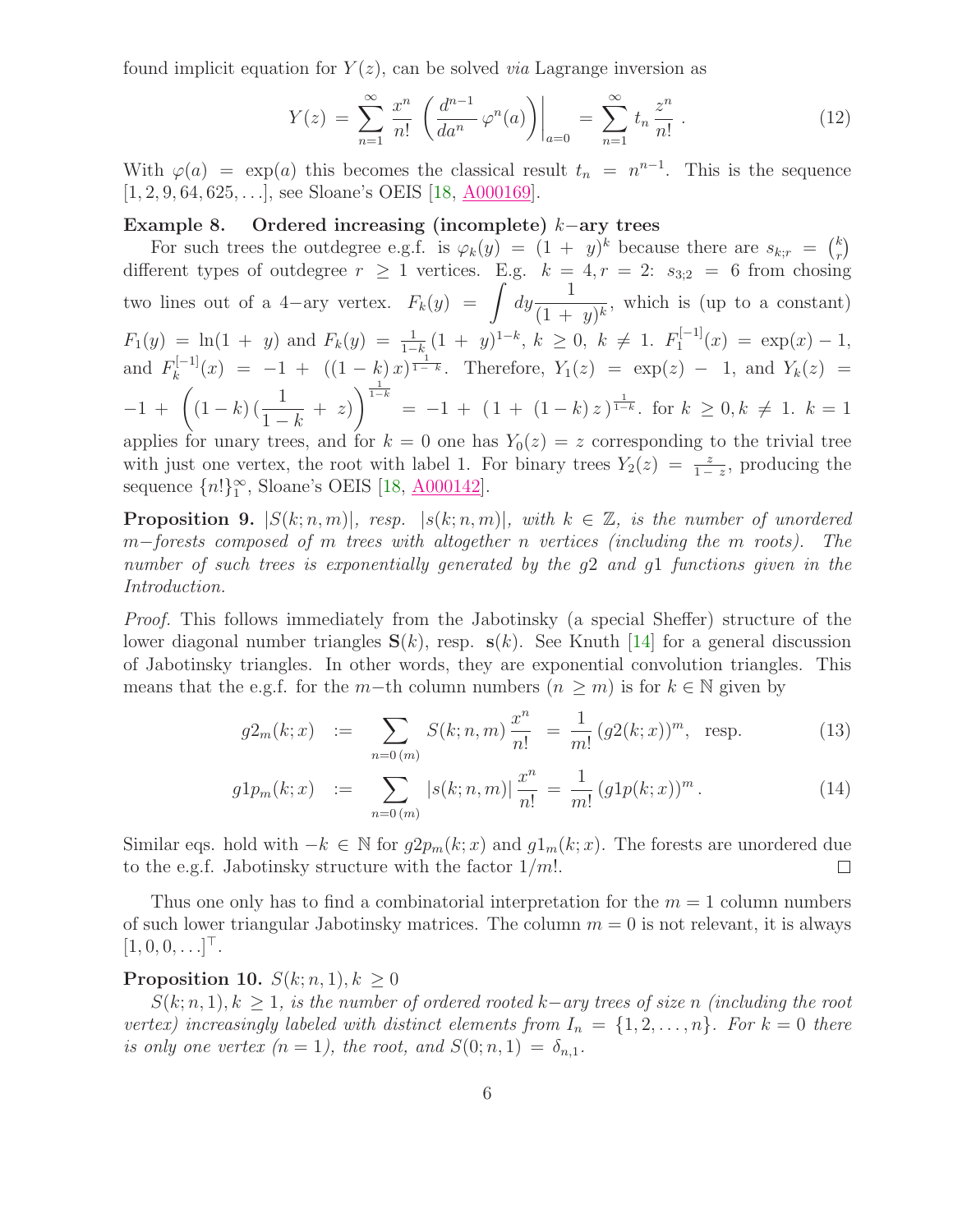*Proof.* From Proposition [4,](#page-3-0) the Example [8,](#page-5-0) and the e.g.f.s  $q2(k; x)$  given in [\(5\)](#page-1-1).

Example 11.  $S(3; n, 1), n = 1, 2, 3, 4.$ 

In Figure [1](#page-18-0) the ordered ternary (3-ary) trees with sizes  $n = 1, 2, 3$  and 4 are shown without vertex labeling. The (hidden) root label is used there to numerate the different trees. The number of such trees of size *n* is  $[1, 3, 12, 55, \ldots]$ , i.e.,  $\binom{3n}{n}$ n  $\binom{3n}{1}$  $n-1$  $\overline{ }$  $/n.$  See Sloane's OEIS [\[18,](#page-25-1) [A001764\]](http://oeis.org/A001764). This formula follows from the general one for k−ary trees, see Note [12](#page-6-0) below. If now increasing trees are considered, one finds for the 12 trees with size  $n =$ 4, in the order given in Figure [1,](#page-18-0) the number of different labelings  $[2, 1, 2, 2, 1, 1, 1, 1, 1, 1, 1, 1]$ , altogether 15, and indeed  $S(3; 3, 1) = 15 = 5!! := 1 \cdot 3 \cdot 5$ . For the triangle  $S(3)$  see Sloane's OEIS [\[18,](#page-25-1)  $A035342$ ]. For  $n = 4$  the 55 unlabeled trees shown in Figure [1](#page-18-0) can be labeled increasingly in  $[3!, 2, 1, 18 \cdot 3, 4 \cdot 2, 6 \cdot 1, 2 \cdot 2, 12 \cdot 1, 2 \cdot 2, 8 \cdot 1]$  ways. Altogether this is 105, and indeed  $S(3; 4, 1) = 105 = 7!!$ .

<span id="page-6-0"></span>Note 12. The number  $t_k(n)$  of ordered rooted k–ary trees of size n is obtained from the equation for the o.g.f.  $T_k(x) = \sum_{n=1}^{\infty} t_k(n) x^n$ , viz.,  $T_k(x) = 1 + x (T_k(x))^k$ 1  $\frac{1}{1 - x (T_k(x))^{k-1}}$ , via Lagrange inversion. This yields the Pfaff-Fuss-Catalan- or k–Raney sequences [\[12,](#page-24-4) p. 347, (7.66)] and Sloane's OEIS [\[18,](#page-25-1) <u>[A000108,](http://oeis.org/A000108) [A001764,](http://oeis.org/A001764) [A002293,](http://oeis.org/A002293) A002294</u>,  $A002295, A002296, A007556, A062994$  $A002295, A002296, A007556, A062994$  $A002295, A002296, A007556, A062994$  $A002295, A002296, A007556, A062994$  $A002295, A002296, A007556, A062994$  $A002295, A002296, A007556, A062994$  for  $k = 2, 3, ..., 9$ . The formula is

$$
t_k(n) = {kn \choose n} \frac{1}{(k-1) n+1} = {kn+1 \choose n} \frac{1}{k n+1}.
$$

#### Proposition 13. Organic growth of ordered  $k$ -ary increasing trees

All rooted ordered increasing k−ary trees of size n are obtained from all such trees of size  $n-1$  by adding in all possible ways, respecting the k–arity, the branch with leaf labeled n to every vertex of each tree of size  $n-1$ .

Proof. It is clear that by this growth prescription the increasing labeling is respected. It is also clear that it leads only to size n trees of the  $k-$ ary type, because the new branch can only be appended in free  $k$ −ary directions from each vertex. Given any such size n tree, an amputation of the branch with leaf labeled n will produce a tree of size  $n - 1$  of the considered type. In fact, no different size  $n-1$  trees of this type can grow to the same size  $n$  tree. This shows that all such size  $n$  trees are grown.  $\Box$ 

# <span id="page-6-1"></span>Proposition 14. Recurrence for  $S(k; n, 1)$ ,  $k \in \mathbb{N}$ , recovered

 $a_n^{(k)}$ , the number of size n rooted ordered k−ary increasing trees satisfies the recurrence

<span id="page-6-2"></span>
$$
a_n^{(k)} = (k(n-1) - (n-2)) a_{n-1}^{(k)}, a_1^{(k)} = 1, n = 2, 3, 4, ... \tag{15}
$$

*Proof.* Consider any size  $(n - 1)$  tree. The number of lines E of such a tree is  $n - 2$ . Clearly,  $\sum_{i=1}^{n-1} r_i = E = n-2$  with the outdegree  $r_i$  of the vertex with label i. Now attach the branch with leaf labeled n to the vertex with label i. This can be done in  $k - r_i$ ways (using one of the free k–ary line places). Summing over all  $n-1$  vertices thus yields  $\sum_{i=1}^{n-1} (k - r_i) = k(n-1) - (n-2)$ . Therefore, any of the  $a_{n-1}^{(k)}$  $_{n-1}^{(\kappa)}$  trees of size  $n-1$  grows to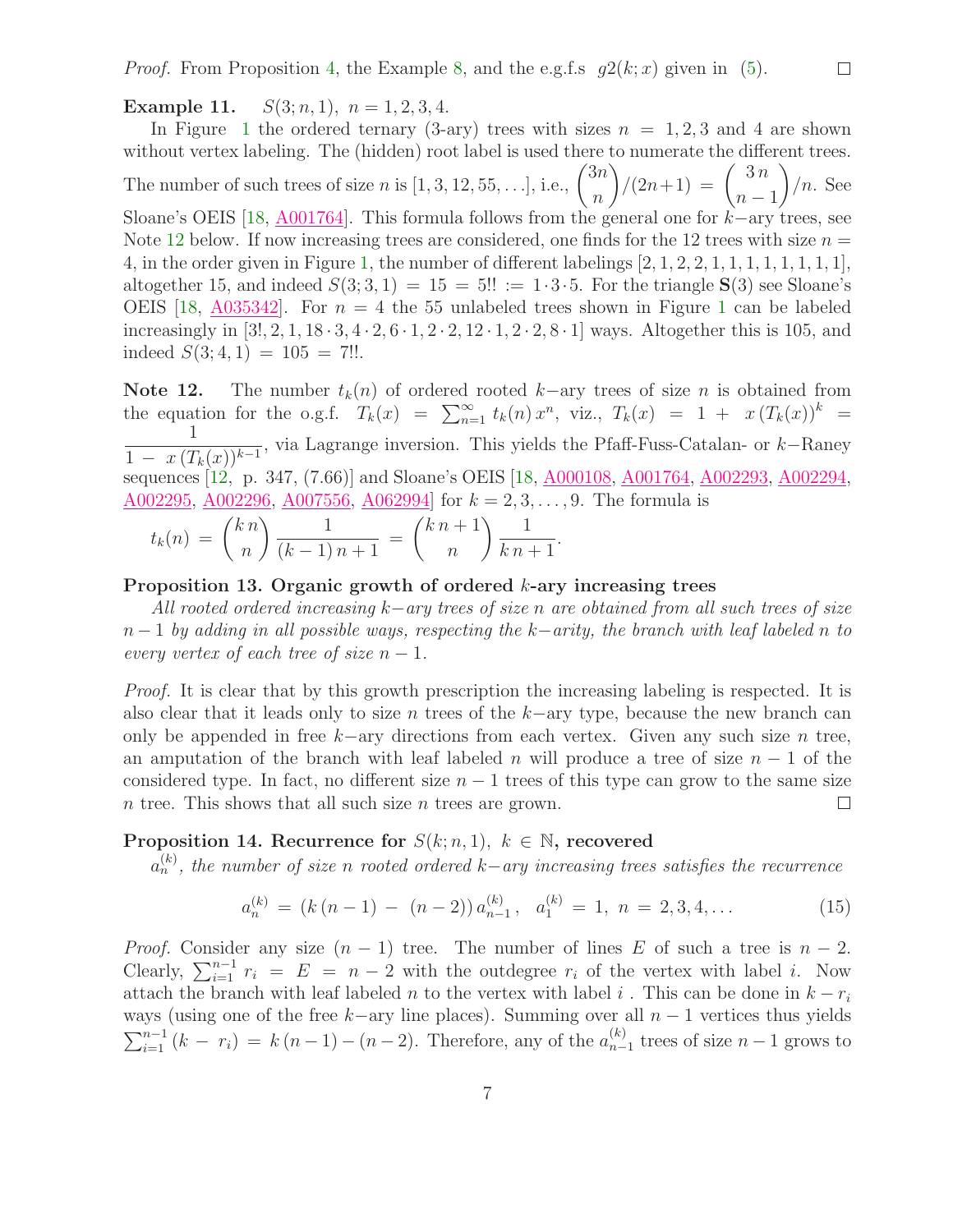$k(n-1)-(n-2) = (k-1)(n-1)+1$  different new trees of size n. This recurrence coincides with the one for  $S(k; n, 1)$ ,  $k \in \mathbb{N}$ , obtained from [\(3\)](#page-1-2) as it should due to Proposition [10.](#page-5-1) For the solution of this recurrence see [\[15\]](#page-24-0).  $\Box$ 

<span id="page-7-2"></span>The non-negative numbers  $|S(-k; n, 1)| = (-1)^{n-1} S(-k; n, 1), k \in \mathbb{N}_0$ , also fit into the varieties of increasing trees studied by Bergeron et al. [\[3\]](#page-24-6).

**Proposition 15.**  $|S(-k; n, 1)|, k > 0$ 

 $|S(-k; n, 1)|$ ,  $k \in \mathbb{N}_0$ , is the number of ordered rooted increasing trees of size n with  $outdegree \ o.g.f. \ \Phi_k(y) \ = \ \frac{1}{(1-y)^k}, \ i.e., \ s_{k;r} \ =$  $(r + k - 1)$  $k-1$  $\setminus$ =  $(r + k - 1)$ r Ň . For  $k = 0$ one has  $s_{0;r} = \delta_{r,0}.$ 

*Proof.* Proposition [4,](#page-3-0) [\(10\)](#page-3-1), leads to  $F_k(y) = \int dy (1-y)^k = -\frac{1}{k+1}$  $(1 - y)^{k+1}$  with  $k+1$  $\kappa_k^{[-1]}(x) = 1 - (-(k+1)x)^{1/(k+1)}$ .  $Y_k(z) = 1 - (1 - (k+1)z)^{\frac{1}{k+1}} =$  $F_k(0) = -1/(k+1)$ .  $F_k^{[-1]}$  $g2p(k; z)$ , with the e.g.f. of the numbers  $\{|S(-k; n, 1)|\}$  given in [\(6\)](#page-1-3).  $\Box$ 

The numbers  $s_{k,r}$  defined above show that for given  $k \geq 1$  one has to consider ordered rooted trees with  $(r + k - 1)$  –ary vertices if their outdegree is  $r \geq 1$ . If  $r = 0$  (for the single root vertex or the leaves) there is only one vertex type. This leads to the following corollary.

<span id="page-7-0"></span>Corollary 16.  $|S(-k; n, 1)|$ ,  $k \in \mathbb{N}_0$ , is the number of ordered rooted increasing trees of size n with outdegree  $r \geq 0$  vertices of the  $(r + k - 1)$ -ary type.

Trees of this type, with outdegree r dependent arity, will be called rooted ordered  $(r +$  $k - 1$ ) – ary increasing trees in the sequel.

# Example 17.  $|S(-3; n, 1)|$

The triangle  $|S(-3)|$  (meaning the signless triangle  $S(-3)$ ) is given in Sloane's OEIS [\[18,](#page-25-1) <u>A000369</u>. For the sequence  $|S(-3; n, 1)|$ , the  $m = 1$  column of this triangle, see [A008545.](http://oeis.org/A008545) From  $s_{3;r} = {r+2 \choose r}$ <sup>+2</sup>) one has  $(r + 2)$  –ary vertices for outdegree r. First one considers the ordered rooted trees of size *n* without vertex labels. For  $n = 1, 2, 3, 4, 5$  see e.g., Conway and Guy  $[11, p. 99, Fig. 4.7]$  (called rooted plane bushes, with missing leave vertices, and depicted upside-down). Then the multiplicity for increasing labelings is determined. See our Figure [2](#page-19-0) for  $n = 1, 2, 3, 4$  $n = 1, 2, 3, 4$  $n = 1, 2, 3, 4$  $n = 1, 2, 3, 4$ , Figure 3 for  $n = 5$  and Figure 4 for  $n = 6$ .

<span id="page-7-1"></span>Instead of using  $(r + k - 1)$  –ary vertices of outdegree  $r \geq 0$  which can become cumbersome to draw, it is simpler to color the  $r$  successor vertices of an outdegree  $r$  vertex from a repertoire of pairwise different colors  $C_i$ ,  $i = 1, 2, \ldots, (r + k - 1)$ . (These colors  $C_i$ will not be confused with Catalan numbers.) The color indices are taken as  $C_{i_1}, C_{i_2}, \ldots, C_{i_r}$ ,  $1 \leq i_1 \leq i_2 \leq \cdots \leq i_r \leq (r + k - 1)$  if the vertices are considered from the left to the right. The root vertex can have any color, say  $C_0$ . This coloring is done independently for each non-root vertex. In this way the different colors mimic the different possible leg positions for an  $(r + k - 1)$  –ary vertex. This is the content of the next corollary.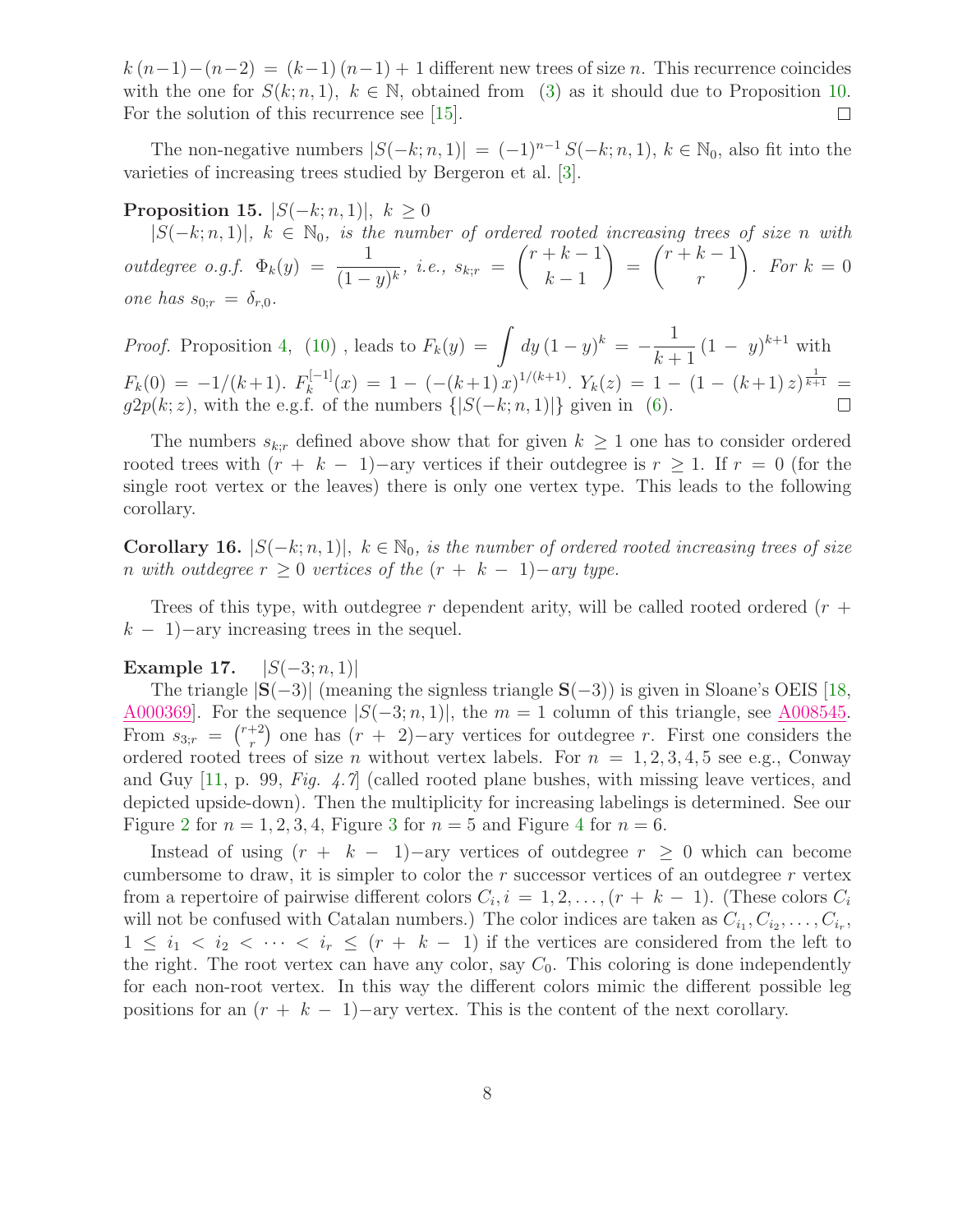## Corollary 18. Rooted ordered vertex colored increasingly labeled trees

 $|S(-3; n, 1)|, k \in \mathbb{N}_0$ , is the number of rooted ordered increasing trees of size n and the r successor vertices of a predecessor vertex with outdegree r have colors  $C_{i_1}, C_{i_2}, \ldots, C_{i_r}$ ,  $1 \leq i_1 < i_2 < \ldots < i_r \leq (r + k - 1)$  when read from the left to the right. The root vertex carries a color  $C_0$ .

**Example 19.** For  $k = 3$  the tree with  $n = 4$  vertices and outdegree  $r = 3$  of the root vertex can have for its leaves  $\binom{5}{3}$  $S_3$  = 10 color configurations  $C_1 C_2 C_3$ ,  $C_1 C_2 C_4$ ,  $C_1 C_2 C_5$ ,  $C_1 C_3 C_4, \ldots, C_3 C_4 C_5$ . The root has color  $C_0$ . Each of these 10 colored trees is then labeled increasingly, producing altogether  $10 \cdot 3! = 60$  such trees with  $r_1 = 3$ . The root has, of course, label 1. Cf. Figure [2,](#page-19-0)  $n = 4$ , first row.

Also the specific trees of size n counted by  $|S_2(-3; n, 1)|$ ,  $k \in \mathbb{N}$ , can be obtained from those of size  $n-1$  by adding a branch with a leaf labeled n. In the drawing of these trees one uses s branches of two kinds for an s−ary vertex with outdegree  $r \leq s$ ; a solid line for each of the r outgoing lines and  $s - r$  dashed lines for the remaining ones. These s lines of two types are usually drawn downwards form the vertex in a symmetric way, i.e.. the relevant angle is  $\pi/(s+1)$ . The first and the last line have this angle with the imagined horizontal reference axis through the vertex. Neighbouring lines also span this angle.

# <span id="page-8-0"></span>Proposition 20. Organic growth of ordered  $(r + k - 1)$ -ary increasing trees

All rooted ordered  $(r + k - 1)$  – ary trees of size n are obtained from all such trees of size  $n-1$  by adding in the following way a branch with leaf labeled n to every vertex of each tree of size n − 1. A vertex with outdegree r in the size n − 1 tree has  $(r - 1 + k) - r = k - 1$ dashed lines. The solid line with leaf labeled n is now put at any of the new  $r + k$  places available for an  $(r + k)$ −ary vertex. The type (solid or dashed) of the remaining lines are carried over from the vertex of the tree of size  $n-1$  to the remaining  $r + k - 1$  line places. In this  $n-1 \rightarrow n$  growing process the angle between the lines is diminished, of course.

Proof. It is clear that by this growth prescription the increasing labeling is respected. By construction only trees of the considered  $(r - 1 + k)$  –ary type are grown. In fact, all rooted ordered  $(r - 1 + k)$ −ary increasing trees of size *n* are grown this way. Just amputate the (solid) leg with label n and enlarge the angles between the remaining lines of both types, appropriate for the arity of the vertex in the size  $n-1$  tree. No different size  $n-1$  trees of the considered type can grow to the same size  $n$  tree.  $\Box$ 

## Proposition 21.  $|S(-k; n, 1)|$  recurrence recovered

<span id="page-8-1"></span> $b_n^{(k)}$ , the number of size n rooted ordered  $(r - 1 + k)$  – ary increasing trees satisfies the recurrence

$$
b_n^{(k)} = (k (n - 1) + (n - 2)) b_{n-1}^{(k)}, \ b_1^{(k)} = 1, \ n = 2, 3, 4, \dots
$$
 (16)

*Proof.* Consider any size  $(n-1)$  tree of the relevant type. See the proof of Proposition [14](#page-6-1) for  $\sum_{i=1}^{n-1} r_i = n-2$  with the outdegree  $r_i$  of the vertex with label i. The growing prescription of Proposition [20](#page-8-0) shows that for each vertex  $v_i$  with label i and outdegree  $r \geq 0$  there are  $k + r$ possible places for the line with label n, because the new vertex  $v_i$  has become  $(k + r)$ −ary in the size n tree. The other  $(k + r - 1)$  lines of both types are carried over (with diminished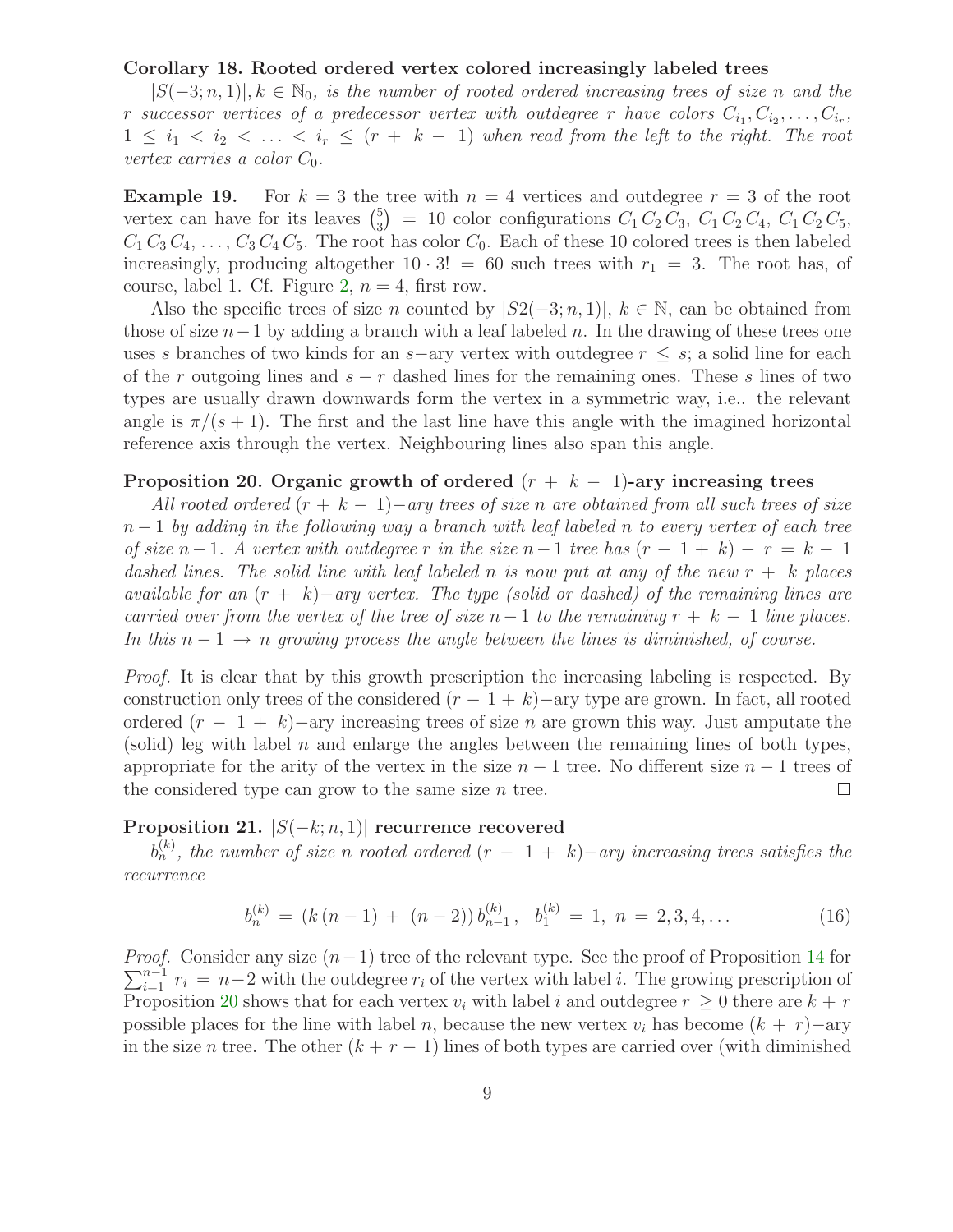angle between the lines) from the vertex  $v_i$  of the size  $n-1$  tree. For every vertex  $v_i$  there are thus  $(k + r)$  new configurations for this vertex labeled i in the size n tree. Summing over all vertices of the size  $n-1$  tree yields  $\sum_{i=1}^{n-1} (k + r_i) = k (n-1) + (n-2)$ . Therefore, any of the  $b_{n-}^{(k)}$  $n_{n-1}^{(k)}$  trees of size  $n-1$  grows to  $k(n-1) + (n-2) = (k+1)(n-1) - 1$  different new trees of size n. The shown recurrence coincides with the one for  $|S(-k; n, 1)|, k \in \mathbb{N}$ , obtained from [\(3\)](#page-1-2) as it should due to Corollary [16.](#page-7-0) For the solution of this recurrence see [\[15\]](#page-24-0).  $\Box$ 

#### Note 22. Coloured increasing trees

Also the colored version of the increasing trees described in Corollary [18](#page-7-1) can be grown by appending a new line with label  $n$  and a certain color to every vertex  $i$  with outdegree  $r_i$ , i.e.,  $r_i$  colored successors. The growth prescription can be immediately read off from the corresponding  $(r_i + k - 1)$  –ary vertex labeled i. One just observes the pattern of dashed (unused) and solid lines from this vertex in the size  $n-1$  tree. It shows which colors from the repertoire  $\{C_1, C_2, \ldots, C_{r_i + k - 1}\}$  are used (correspond to solid lines) in this order. Each such vertex labeled i with colored successors is then grown to precisely  $r_i + k$  new vertices with label i by appending the line with label n in all possible  $r_i + k$  colors available for an outdegree  $r_i + 1$  vertex. The remaining  $r_i$  successor lines carry the labels in the same order like in the original size  $n - 1$  tree and the colors follow the pattern of the original size  $n-1$  tree (corresponding to the pattern of dashed and solid lines in the  $(r_i + k - 1)$ -ary version), This means that in general the color of a successor vertex with a given label will be different in the original and the grown tree. An example will make this clear. Take  $k = 2$ ,  $r_i = 3$ ,  $n = 7$ . In the size  $n - 1 = 6$  tree  $r_i + k - 1 = 4$  different colors are available for the three successor vertices which have one from  $\binom{6}{3}$  $_3^6$  = 20 possible labelings, say 3, 2, 6, in this order. Consider the vertex coloring  $C_1, C_2, C_4$ . This can be encoded as  $\begin{array}{cc} 3 & 2 & 6 \\ 1 & 2 & 4 \end{array}$  where the upper row stands for the labels and the lower one for the color indices. The grown tree of size 7 will now have attached to this vertex  $i$  a leg with the vertex labeled 7 and e.g., color  $C_4$ . This will correspond to the new vertex i with successor vertices  $\begin{array}{cc} 3 & 2 & 7 & 6 \\ 1 & 2 & 4 & 5 \end{array}$  $1 \t2 \t4 \t5$  $C_3$  is missing because in the original color pattern the third color was missing and in the grown case the available colors are  $C_1, C_2, C_3, C_5$  because the label 7 vertex has color  $C_4$ . The third color, here  $C_3$ , has to be skipped, thus producing the color sequence  $C_1$ ,  $C_2$ ,  $C_4$ ,  $C_5$ <br>for the suggessor vertices. The other form means accessory and is seen to  $7\quad 3 \quad 2 \quad 6$ for the successor vertices. The other four grown successor vertices are then  $1 \t2 \t3 \t5$ 

 $\begin{array}{ccccccccc}\n3 & 7 & 2 & 6 & 3 & 2 & 7 & 6 \\
1 & 2 & 3 & 5 & 1 & 2 & 3 & 5\n\end{array}$  and  $\begin{array}{ccccccccc}\n3 & 2 & 6 & 7 \\
1 & 2 & 4 & 5\n\end{array}$ 

# 3 Generalized Stirling numbers of the first kind

The generalized non-negative Stirling numbers of the first kind  $|s(k; n, m)| = (-1)^{n-m} s(k; n, m)$ ,  $k \in \mathbb{N}$ , which arise from the (infinite) matrix inversion  $s(k) S(k) = 1_\infty = S(k) s(k)$  (considered for  $N \times N$  matrices with N arbitrary large) are also of the Jabotinsky type, and therefore these numbers will also count unordered m−forests of trees of size n provided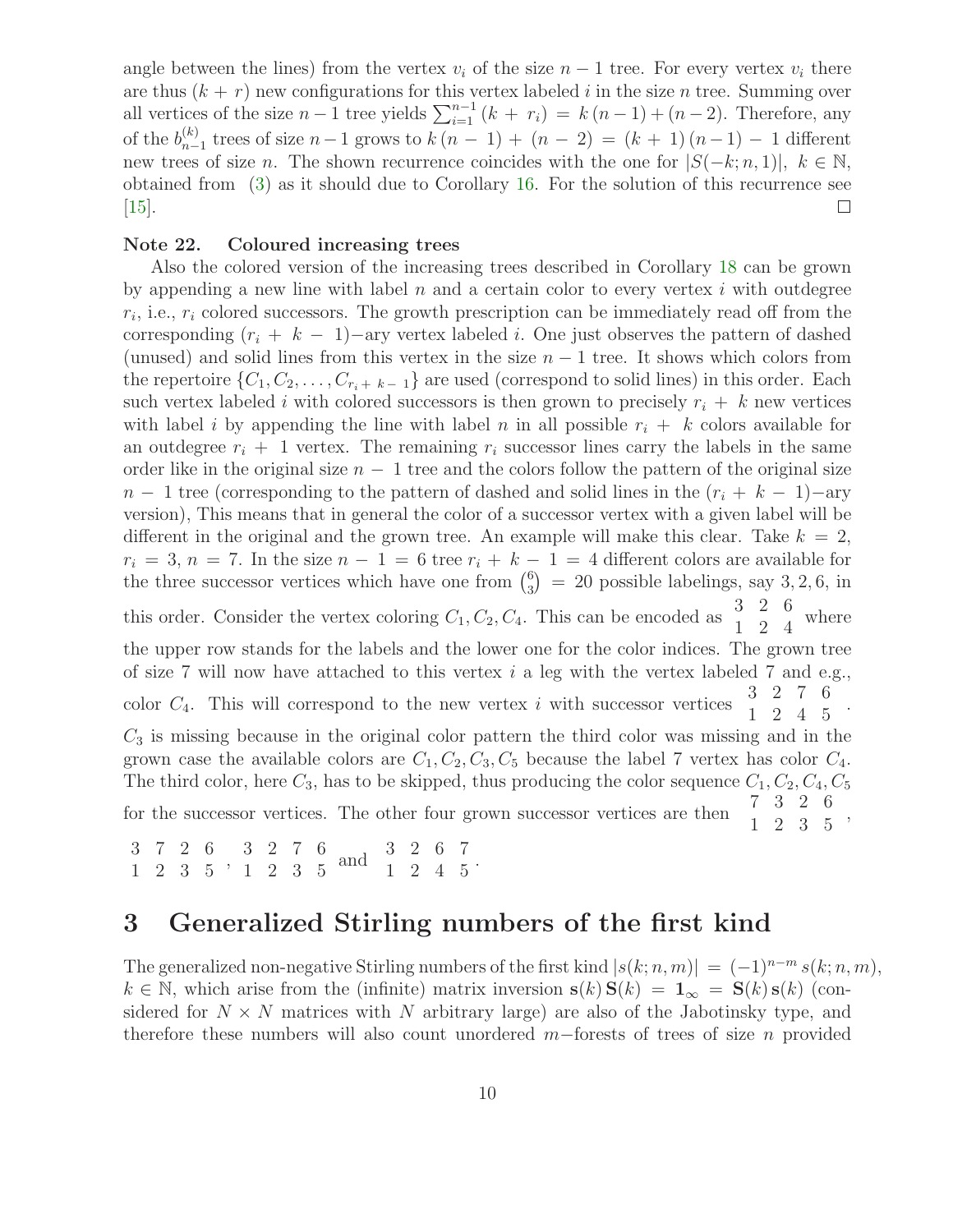one can define them such that there are  $|s(k; n, 1)|$  such trees. From the e.g.f. of the numbers  $|s(k; n, 1)|$ , given in [\(7\)](#page-2-0), one derives the outdegree function  $\Phi_k(y)$  by putting  $Y_k(z) = g1p(k; z)$  in Proposition 1, computing  $\frac{dY_k(z)}{dz} = (1 - z)^{-k}$  and rewriting this for  $k \geq 2$  as  $(1 + (k-1)Y_k(z))^{\frac{k}{k-1}}$ . Therefore

<span id="page-10-0"></span>
$$
\Phi_k(y) = (1 + (k-1)y)^{\frac{k}{k-1}}, \ k \ge 2,
$$
\n(17)

and from  $Y_1(z) = -\ln(1 - z)$  one finds  $\Phi_1(y) = \exp(y)$ .

Because for every outdegree r the vertex type number  $s_r$  has to be a non-negative integer one needs for  $k = 1$  the e.g.f.  $\varphi(y) = \exp(y)$ . Therefore  $|s(1; n, 1)| = |s(n, 1)|$  counts unordered (nonplane) increasing trees of size n. This provides another combinatorial meaning of these numbers besides the number of permutations of  $n$  elements which in their cycle decomposition consist of just one cycle. This number is, of course,  $(n - 1)!$ .

Example 23. The number of unordered increasing trees of size 4 with one type of vertex for all outdegrees  $r \geq 0$  is  $|s(1;4,1)| = 3!$  because there are four types of trees, viz., the ones with  $r_1 = 3$ ;  $r_1 = 2$ ;  $r_1 = 1$ ,  $r_2 = 2$  and  $r_i = 1$ ,  $i = 1, 2, 3$ , which come respectively in 1, 3, 1 and 1 increasing labelings. Remember that  $r_i$  is the outdegree of the vertex with label *i*. Hence  $1 + 3 + 1 + 1 = 6 = 3!$ .

For  $k = 2$  one can take the outdegree o.g.f.  $\phi_2(y) = (1 + y)^2$  or the e.g.f.  $\varphi_2(y) =$  $1 + 2y + 2$  $y^2$  $\frac{9}{2!}$ . In the first case one has to consider ordered increasing (incomplete) binary trees. Such trees have already been encountered in the last section, where they were shown to be counted by  $S(2; n, 1)$ , the unsigned Lah numbers, Sloane's OEIS [\[18,](#page-25-1)  $|\underline{A008287}|$  $|\underline{A008287}|$  $|\underline{A008287}|$  ]. Therefore  $|s(2; n, 1)| = S(2; n, 1)$ , which is also clear from their recurrence relations with inputs. In the outdegree e.g.f. case  $|s(2; n, 1)|$  counts unordered (nonplane) increasing trees with two types of vertices for both outdegrees 1 and 2 because  $s_1 = 2 = s_2$ . We shall use two-colored vertices in both outdegree cases. No other outdegree besides  $r = 0$ , coming only in one vertex type  $(s_0 = 1)$ , is allowed. The single root vertex in the size 1 tree and the leaves  $(r = 0)$  are left uncolored (color  $C_0$ ). This gives another interpretation of the unsigned Lah numbers. See [5](#page-22-0) for these trees of size  $n = 4$ . Only three types of trees are relevant here. The tree with  $r_1 = 3$  is not allowed.

While  $|s(k; n, m)|$  for  $k = 1$  and  $k = 2$  counts trees of varieties considered by Bergeron et al. [\[3\]](#page-24-6) this remains no longer true for  $k \geq 3$  as is obvious from the expansion of  $\Phi_k$  from [\(17\)](#page-10-0). In these cases the vertex multiplicities  $s_{k,r}$  for outdegree r are no longer non-negative integers. This applies to the o.g.f.  $\phi$  as well as to the e.g.f.  $\varphi$ . E.g.,  $\phi_3(y) = (1 + 2y)^{\frac{3}{2}}$ ,  $s_{3;r} = 2^r$  $\frac{3}{2}$ r ), which is  $\frac{3}{8}$  $\frac{3}{2}$  for  $r = 2$  and  $-1$  for  $r = 3$ . Similarly,  $\varphi_3(y) = (1 + 2y)^{\frac{3}{2}}$ ,  $s_{3;r} = 2^r r!$  $\left(\frac{3}{2}\right)$ r  $\overline{\phantom{0}}$ which is  $-3$  for  $r = 3$ . This fact is summarized in the following proposition.

**Proposition 24.** For  $k \geq 3$  values  $|s(k; n, 1)|$  does not count increasing trees of some variety studied by Bergeron et al. [\[3\]](#page-24-6), i.e., there exists no outdegree function  $\Phi_k$  which generates nonnegative integers  $s_{k;r}$  for all  $r \geq 0$ .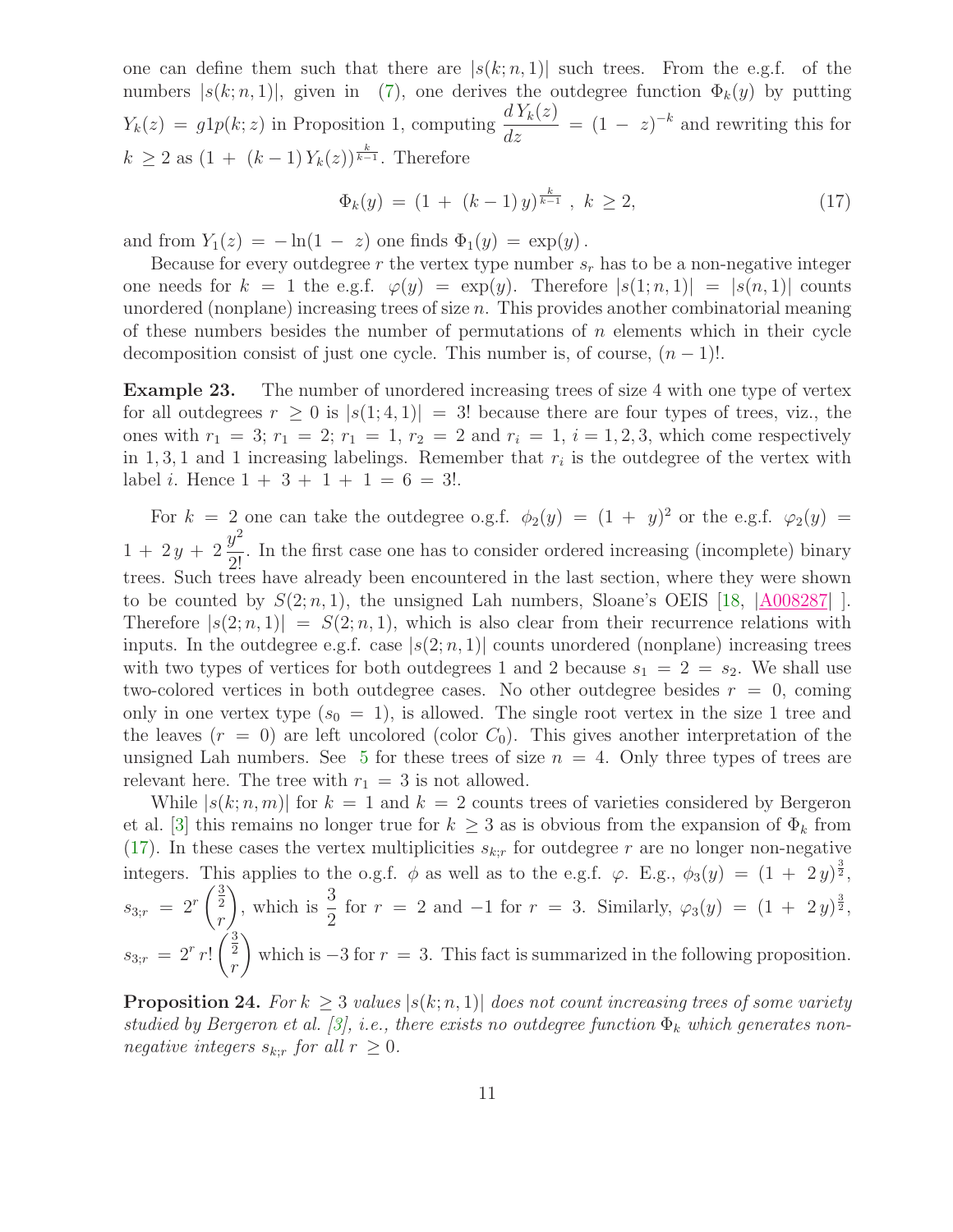In order to find a tree counting interpretation also for these numbers  $|s(k; n, 1)| =: c_n^k$ with  $k \geq 3$  one can resort to the recurrence relation obtained from [\(4\)](#page-1-0)

$$
c_n^{(k)} = (k + n - 2) c_{n-1}^{(k)}, \ c_1^{(k)} = 1, \ n \ge 2. \tag{18}
$$

For the solution of these recurrences see [\[15\]](#page-24-0). For  $k = 3$  this is Sloane's OEIS [\[18,](#page-25-1) [A001710\]](http://oeis.org/A001710)  $=[1, 3, 12, 60, 360, \ldots]$ . One can consider trees with outdegree  $r = 0$  and  $r = 1$  vertices only but take  $(d + 3)$ −ary vertices if the depth of the vertex (the distance from the root) is  $d > 0$ . For size  $n = 1$  there is only the root vertex with  $r = 0$ . For  $n = 2$  the root vertex with  $r = 1$  has depth  $d = 0$  and is now taken 3–ary. The second vertex has  $r = 0$ , depth  $d = 1$ , but its 4–arity does not matter. This leads to three trees like for the 3–ary trees considered in the last section for  $k = 3$  and  $n = 2$ . For size  $n = 3$  one has the root with  $r = 1, d = 0$  as a 3-ary vertex, the  $d = 1$  vertex with  $r = 1$  is now 4-ary. Again the arity of the leave with  $d = 2$  does not matter. Thus one finds for each of the three  $n = 2$ trees four new ones; altogether there are  $12 = c_3^{(3)}$  $_3^{(5)}$  trees. If only trees but not forests are considered the increasing labeling from  $I_n$  coincides for each vertex with  $d + 1$ .

Instead of employing in the  $k = 3$  case  $(d + 3)$ −ary vertices, if their depth is d, one may again use colors for their next successor vertices. The vertex of depth  $d \in \{0, 1, \ldots, n-1\}$  in a size n tree comes thus in  $d + 2$  colors  $\{C_1, C_2, \ldots, C_{d+2}\}$  for  $d \geq 1$  and if  $d = 0$  one takes color  $C_0$ . It is clear that such type of trees with label depending arity and outdegree only 0 and 1 is not covered in the study  $\lvert 3 \rvert$ , because for all vertices with given outdegree r the same number  $s_r$  of vertex types (arity) is prescribed. In the trees considered here, an outdegree 1 vertex can have depth depending vertex type numbers  $s_{3,1,d}$ . Therefore one would need a two variable degree-depth polynomial to treat such trees.

<span id="page-11-0"></span>The generalization to any  $k \geq 3$  is obvious and is the content of the next proposition where instead of different arities, colors are used. It is also possible to apply this for the cases  $k = 1$  and  $k = 2$ .

#### Proposition 25. Vertex colored trees counted by  $|s(k; n, 1)|, k \geq 1$

 $|s(k; n, 1)|$ ,  $k \geq 1$ , is the number of rooted size n trees with vertices of outdegree  $r = 0$ and 1 only, increasingly labeled from  $I_n$  and colors chosen from the color repertoire

$$
\{C_1, C_2, \ldots, C_{d+k-1}\}
$$

if the vertex has depth  $d \in \{0, 1, \ldots, n-1\}$ . The root vertex with label 1 and depth 0 carries  $color C_0.$ 

For  $k = 1$  the usual Stirling numbers  $|s(n, 1)| = (n-1)!$  arise here from the independent color choices of the depth d vertices. For  $k = 2$  one has  $d + 1$  colors to choose from for vertices of depth  $d \in \{1, 2, ..., n-1\}$  which produces  $2 \cdot 3 \cdots n = n!$  possibilities. This is appropriate for the unsigned Lah numbers  $|s(2; n, 1)|$ .

#### Note 26.  $|s(k; n, 1)|$  as an answer to an urn problem

It is clear from Proposition [25](#page-11-0) that  $|s(k; n, 1)|$ ,  $k \in \mathbb{N}$ , counts the number of ways to put one colored ball into each of n distinguished urns  $U_1, U_2, \ldots, U_n$  with the color repertoire  $\{C_1, C_2, \ldots, C_{i+k-2}\}\$ for urn  $U_i, i \in \{2, 3, \ldots, n\}$ , and  $\{C_0\}$  for urn  $U_1$ .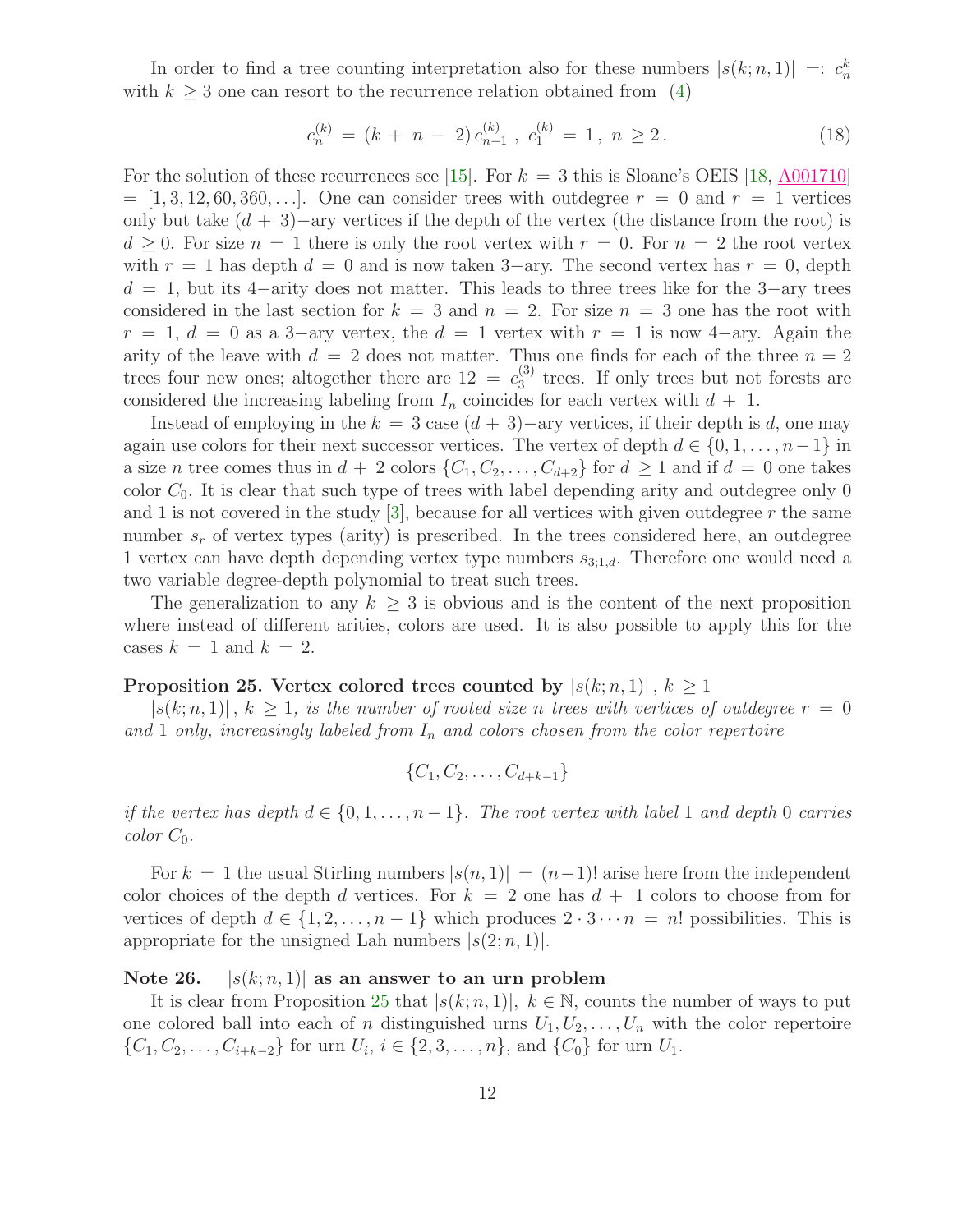As mentioned above, in the context of the Jabotinsky structure,  $|s(k; n, m)|$  counts unordered m−forests of size n with the m increasingly vertex labeled and also vertex colored trees following the rules of Proposition [25.](#page-11-0)

# Example 27.  $|s(3, 5, 2)| = 660$  from forest counting

The unordered 2−forest with  $n = 5$  vertices comes from the  $m = 2$  part partitions (1, 4) and (2, 3) of 5. The first one gives rise to  $(1 \cdot |s(3; 4, 1)|) \cdot 5 = (1 \cdot (1 \cdot 3 \cdot 4 \cdot 5)) \cdot 5 = 300$  such forests where the last factor 5 comes from the number of increasing labelings. The second partition leads to  $(|s(3; 2, 1| \cdot | s(3; 3, 1|) \cdot \binom{5}{2})$  $\binom{5}{2}$  =  $((1 \cdot 3) (1 \cdot 3 \cdot 4)) 10 = 360$  forests. The last factor comes again from the increasing labelings. Thus  $|s(3, 5, 2)| = 660$ . See Sloane's OEIS  $[18, \frac{\text{A}046089}{2,5}] = 660$  $[18, \frac{\text{A}046089}{2,5}] = 660$  and the illustration in Figure [6a](#page-23-0)). In Figure [6b](#page-23-0)) the forests counted by  $|s(4; 5, 3)| = \underline{A049352(5, 3)} = 440$  $|s(4; 5, 3)| = \underline{A049352(5, 3)} = 440$  $|s(4; 5, 3)| = \underline{A049352(5, 3)} = 440$  are shown.

Note 28. The definition of these rooted increasingly labeled trees with outdegree 0 and 1 only and the mentioned vertex coloring is somewhat artificial, as the equivalent urn problem counting shows. One can, in fact, also give such an interpretation to the  $S(k; n, m)$  and  $|S(-k; n, m)|$  numbers for  $k \in \mathbb{N}$ . The prefactor in the corresponding recurrences, [\(15\)](#page-6-2) and [\(16\)](#page-8-1), are positive integers which will give the number of colors for the vertices of depth  $d = n - 1$ .

Finally the non-negative numbers  $s(-k; n, 1)$ ,  $k \in \mathbb{N}$ , with e.g.f.  $Y_k(z) = g1(-k; z)$  given in [\(8\)](#page-2-1) are considered. From  $\frac{dY_k(z)}{dz}$  $\frac{dY_k(z)}{dz} = (1+x)^k$ , rewritten as  $(1+(1+k)Y_k(z))^{\frac{k}{k+1}}$ , one finds the would be outdegree function

$$
\Phi_k(y) = (1 + (1 + k)y)^{\frac{k}{k+1}}, \ k \in \mathbb{N}.
$$
 (19)

The case  $k = 0$  with  $s(0; n, 1) = \delta_{n,1}$  and  $g(1(0; z) = 1$  is also covered. It is clear from the binomial expansion that for  $k \in \mathbb{N}$  neither the o.g.f.  $\phi_k$  nor the e.g.f.  $\varphi_k$  will generate non-negative integers  $s_{k,r}$ . This is the content of the next proposition.

## **Proposition 29.**  $s(-k; n, 1)$ ,  $k \in \mathbb{N}$

 $s(-k; n, 1)$  does for  $k \in \mathbb{N}$  not count rooted increasing trees of some variety studied Bergeron et al. [\[3\]](#page-24-6), i.e., there exists no outdegree function  $\Phi_k$  which generates non-negative integers  $s_{k:r}$  for all  $r \geq 0$ .

The recurrence relation for  $s(-k; n, 1) =: d_n^{(k)}$ ,  $k \geq 0$ , is

$$
d_n^{(k)} = (k - (n-2)) d_{n-1}^{(k)}, d_1^{(k)} = 1, n \ge 2.
$$
 (20)

For given  $k \in \mathbb{N}$  one has  $d_n^{(k)} = 0$  for all  $n \geq k + 2$ . Therefore one only has to interpret the positive numbers  $d_1^{(k)}$  $a_1^{(k)}, \ldots, a_{k+1}^{(k)}$ , with  $d_j^{(k)} = k^{j-1}$  (falling factorials). If one considers, like above, trees with only vertex outdegrees 0 or 1 and depth dependent vertex coloring one is lead to the following proposition.

## <span id="page-12-0"></span>Proposition 30.  $s(-k; n, 1)$ ,  $k \in \mathbb{N}_0$

 $s(-k; n, 1)$  counts for  $k \in \mathbb{N}_0$  rooted increasing trees of sizes  $n \in \{1, 2, \ldots, k+1\}$  with outdegree  $r \in \{0, 1\}$  and vertex coloring from the repertoire  $\{C_1, C_2, \ldots, C_{k+1-d}\}\$ if the depth is  $d \in \{0, 1, \ldots, n-1\}$ . The vertex with  $d = 0$ , the root labeled 1, carries a fixed color, say  $C_0$ .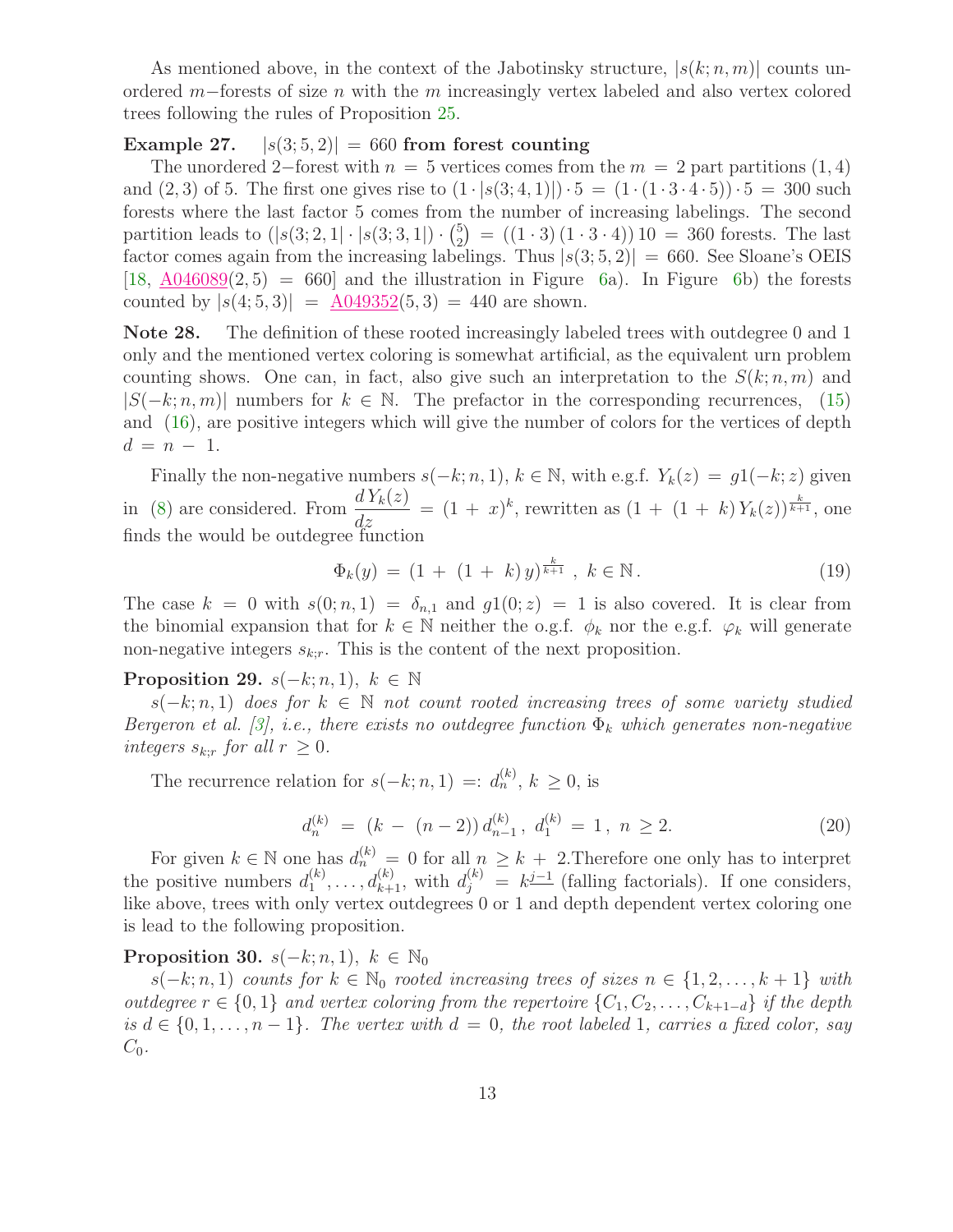#### Example 31.  $s(-5; n, 1)$  colored trees with outdegree 0 or 1

Only unary trees (no branching) of sizes  $n = 1, 2, \ldots, 6$  are present. For  $n = 1$  one has the root vertex labeled 1 with color  $C_0$ . All other 5 trees have  $k = 5$  colors  $C_1, \ldots, C_5$  for the vertex of depth 1 (labeled 2). Then the number of available colors decreases by one with each depth increase by one. In the sixth tree, having size 6, the leave  $(d = 5)$  has the color  $C_1$ . The counting is therefore  $1, 1 \cdot 5 = 5$ ,  $1 \cdot 5 \cdot 4 = 20$ ,  $1 \cdot 5 \cdot 4 \cdot 3 = 60$ ,  $1 \cdot 5 \cdot 4 \cdot 3 \cdot 2 = 120$ ,  $1 \cdot 5! = 120$ , in agreement with the sequence  $s(-5; n, 1) = \underline{A008279}(5, n-1) = [1, 5, 20, 60, 120, 120, 0],$ where  $\theta$  stands for the periodic sequence with  $\theta$  entries only.

The numbers  $s(-k; n, m)$ ,  $k \in \mathbb{N}_0$ , count then unordered m-forests composed of trees described in Proposition [30.](#page-12-0)

# 4 Generalized partition number arrays

It is well know, see e.g., Charalambides [\[9,](#page-24-5) p. 292, eq.(8.25)], that the ordinary Stirling numbers  $S(n, m)$  appear as sum over the multinomial numbers M3 with fixed number of parts m of the underlying partitions of n. See Sloane's OEIS [\[18,](#page-25-1) [A036040\]](http://oeis.org/A036040), also Abramowitz and Stegun  $[1, p. 831-2]$  for the array M3.

$$
S(n,m) = \sum_{\vec{a} \in \mathcal{P}(n,m)} M3(n,\vec{a}) , \qquad (21)
$$

<span id="page-13-1"></span>with  $\mathcal{P}(n,m)$  the set of partitions of n with m parts written in the exponent version  $(1^{a_1}, 2^{a_2}, \ldots, n^{a_n}), a_j \in \mathbb{N}_0, j = 1, \ldots, n, \vec{a} := (a_1, a_2, \ldots, a_n), m = \sum_{j=1}^n a_j,$  $n = \sum_{j=1}^{n} j a_j$  and

$$
M3(n, \vec{a}) = \frac{n!}{\prod_{j=1}^{n} a_j! j!^{a_j}}.
$$
\n(22)

<span id="page-13-0"></span>It is therefore tempting to define generalized  $M32(k)$ ,  $k \in \mathbb{N}$ , partition number arrays such that

$$
S(k; n, m) = \sum_{\vec{a} \in \mathcal{P}(n,m)} M32(k; n, \vec{a}), \ k \in \mathbb{N}.
$$
 (23)

We write  $M32(k)$  to indicate the M3 generalization related to the  $S(k; n, m)$  numbers of the second kind. The term 'partition numbers' is used because every partition defines such a number, not because they count the number of some specific partitions. Remember that  $S(1; n, m) = S(n, m)$  and  $S(0; n, m) = \delta_{n,m}$ . This generalization is an easy task knowing the combinatorial interpretation of  $S(k; n, m)$  in terms of rooted increasing k–ary trees from Proposition [10.](#page-5-1) The partition  $(1^{a_1}, 2^{a_2}, \ldots, n^{a_n})$  corresponds to the m-forest built from  $a_1$ trees of size 1,  $a_2$  trees of size 2, etc. These trees of size  $j \in I_n$  are counted by  $S(k; j, 1)$ .

#### Definition 32.  $\vec{a}$ −forest

For  $n \in \mathbb{N}$  let  $\vec{a} := (a_1, a_2, \dots, a_n)$  with  $a_j \in \mathbb{N}_0$ ,  $m := \sum_{j=1}^n a_j$  and  $n = \sum_{j=1}^n j a_j$ . An  $\vec{a}$ −forest of size n is an m−forest of size n with specified component trees  $T_1^{a_1}$  $T_1^{a_1}, T_2^{a_2}, \ldots, T_n^{a_n}$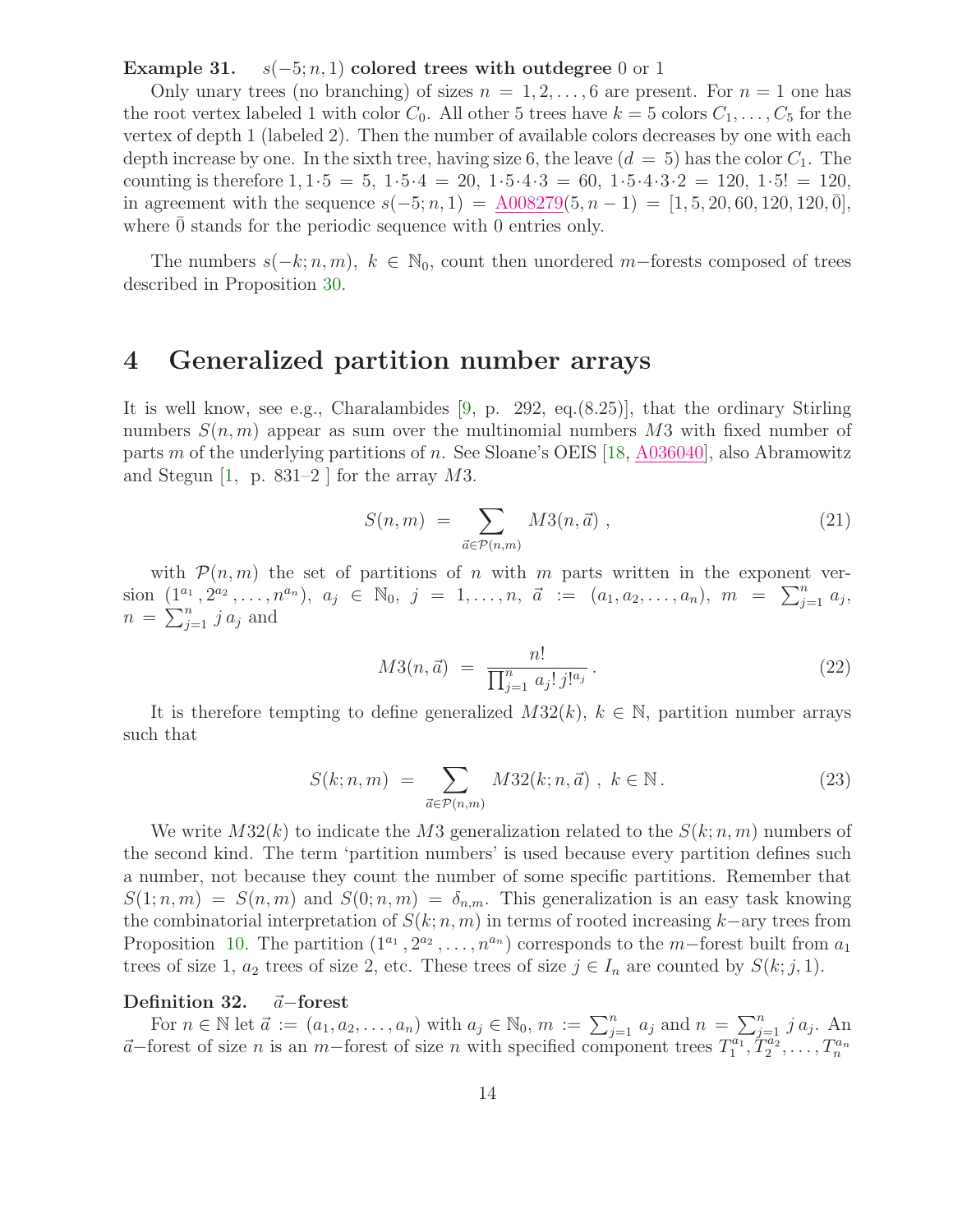where the exponents  $a_j$  from  $\mathbb{N}_0$  indicate that a tree  $T_j$  of size j is present  $a_j$  times if  $a_j \geq 1$ , and such a tree is absent if  $a_j = 0$ .

#### <span id="page-14-0"></span>Definition 33. M32 $(k)$ ,  $k \in \mathbb{N}$ , partition number arrays

 $M32(k; n, \vec{a})$ ,  $k \in \mathbb{N}$ , is the number of unordered  $\vec{a}$ -forests of size n with component trees  $T_j$ ,  $j \in I_n$ , described in Proposition 3 and counted by  $S(k; j, 1)$ .

With this definition and from Proposition [9](#page-5-2) it is clear that [\(23\)](#page-13-0) holds.

#### Example 34. M32(2) partition number array

This array can be viewed online in Sloane's OEIS [\[18,](#page-25-1) [A130561\]](http://oeis.org/A130561). It begins like

1; 2|1; 6|6|1; 24|24, 12|12|1; 120|120, 120|60|60|20|1; . . . where semi-colons separate different n values and separates different part numbers m. For example,  $n = 5$ ,  $m = 4$  has only one partition  $(1^3, 2^1, 3^0, 4^0, 5^0) \equiv (1^3, 2)$ , and the counting is  $10 \cdot 2 = 20$  for this unordered  $(3, 1, 0, 0, 0)$ -forest because there are  $\binom{5}{3}$  $\binom{5}{3}$  = 10 increasing vertex labelings and the size 2 tree comes for  $k = 2$  in two versions. Thus  $M32(2; 5, (3, 1, 0, 0, 0)) = 20$ . This appears in array [A130561](http://oeis.org/A130561) in row 5, column 6 because the partitions are ordered by increasing parts number m and within equal parts numbers the ordering is like Abramowitz-Stegun  $[1, pp. 831-2]$ . Therefore we call this the A-St ordering of partitions.

# <span id="page-14-1"></span>Proposition 35. M32 $(k)$ ,  $k \in \mathbb{N}$ , formula

$$
M32(k; n, \vec{a}) = M3(n, \vec{a}) \prod_{j=1}^{n} (S(k; j, 1))^{a_j}, \ k \in \mathbb{N}.
$$
 (24)

*Proof.*  $M3(n;\vec{a})$  of [\(22\)](#page-13-1) counts the number of ways to partition a set of n objects, taken as  $I_n$ , into blocks of type  $(1^{a_1}, 2^{a_2}, \ldots, n^{a_n})$ , i.e., a block of size j appears  $a_j$  times and is absent if  $a_i = 0$ . The order of the block elements is irrelevant, so w.l.o.g. they are taken increasing. The blocks are therefore disjoint and exhaustive subsets of  $I_n$ . Also the  $a_j$  blocks of size j are not ordered. E.g.,  $n = 5, \vec{a} = (1, 2, 0, 0, 0)$  and there are three (not six) set partitions for each  $j \in I_5$  taken as element of the size 1 set. Altogether there are 15 such set partitions. Therefore  $M3(n,\vec{a})$  is exactly the number of unordered  $\vec{a}$ −forests of size n with increasing trees, depending on the partition  $\vec{a} \in \mathcal{P}(n, m)$ . What is left is to multiply each increasing  $\vec{a}$ −forest with the number of possible k−ary trees. This number is  $S(k; j, 1)$  for every tree of size  $j$  and it therefore comes  $a_j$  times. This explains the second part on the r.h.s. of the proposition. In the given example the extra factor is  $1 \cdot 3^2$  for  $k = 3$  from the  $j = 1$  tree (a root) and the two size  $j = 2$  ternary trees.  $\Box$ 

**Note 36.** The first rows of number arrays  $M32(k)$  are shown under Sloane's OEIS [\[18,](#page-25-1)  $A036040, A130561, A134144, A134149, A134273, A134278$  $A036040, A130561, A134144, A134149, A134273, A134278$  $A036040, A130561, A134144, A134149, A134273, A134278$  $A036040, A130561, A134144, A134149, A134273, A134278$  $A036040, A130561, A134144, A134149, A134273, A134278$  $A036040, A130561, A134144, A134149, A134273, A134278$  $A036040, A130561, A134144, A134149, A134273, A134278$  $A036040, A130561, A134144, A134149, A134273, A134278$  $A036040, A130561, A134144, A134149, A134273, A134278$  $A036040, A130561, A134144, A134149, A134273, A134278$  for  $k = 1, 2, ..., 6$ , respectively, where they are called  $M_3(k)$ .

Definition 37. M32 $(k) \equiv$  'M32 $(k)/M3$ ' partition number array

$$
\widehat{M32}(k; n, \vec{a}) := \prod_{j=1}^{n} (S(k; j, 1))^{a_j}, \ k \in \mathbb{N}.
$$
 (25)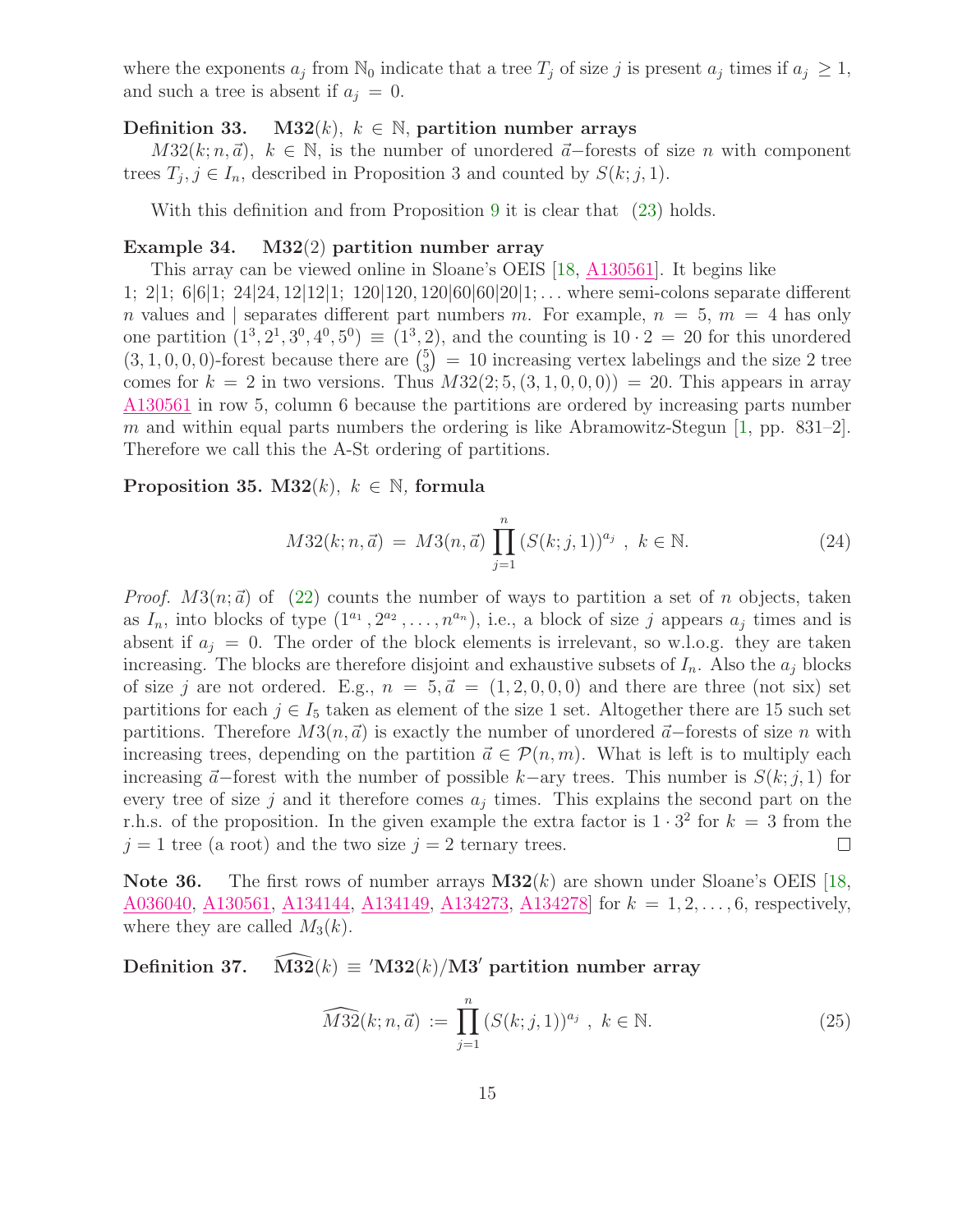Some of these arrays are shown under Sloane's OEIS [\[18,](#page-25-1) [A134286,](http://oeis.org/A134286) [A134133,](http://oeis.org/A134133) [A134145,](http://oeis.org/A134145) [A134150,](http://oeis.org/A134150) [A134274,](http://oeis.org/A134274) [A134279](http://oeis.org/A134279)  $\vert$  for  $k = 1, 2, \ldots, 6$ , respectively, where they are called symbolically  $M_3(k)/M_3$ . Division of arrays of the same shape here means division of corresponding entries.

# <span id="page-15-0"></span>Definition 38.  $\hat{S}(k)$  triangle of numbers

$$
\widehat{S}(k;n,m) := \sum_{\vec{a} \in \mathcal{P}(n,m)} \widehat{M32}(k;n,\vec{a}) , k \in \mathbb{N}.
$$
 (26)

 $\widehat{S}(k; n, m) = 0$  if  $n < m$  (lower triangular matrix). One may add colum  $m = 0$  and row  $n = 0$  putting  $\widehat{S}(k; n, 0) = \delta_{n,0}$ . Some of these triangles are shown under Sloane's OEIS [\[18,](#page-25-1) [A023531](http://oeis.org/A023531) (unit matrix), [A134134,](http://oeis.org/A134134) [A134146,](http://oeis.org/A134146) [A134151,](http://oeis.org/A134151) [A134275,](http://oeis.org/A134275) [A134280\]](http://oeis.org/A134280), for  $k = 1, 2, \ldots, 6$ , respectively, where they are called  $S2(k)$ .

It is clear that one can also define partition number arrays  $M32(-k)$ ,  $k \in \mathbb{N}$ , related to the unordered  $\vec{a}$ –forests composed of rooted increasing trees  $T_j$ ,  $j \in \mathbb{N}$ , defined in Proposition [15](#page-7-2) and counted by  $|S(-k; j, 1)|$ . The definition is analogous to Definition [33.](#page-14-0) This will lead to

$$
|S(-k; n, m)| = \sum_{\vec{a} \in \mathcal{P}(n, m)} M32(-k; n, \vec{a}) , k \in \mathbb{N},
$$
 (27)

and the formula for  $M32(-k; n, \vec{a}) = M3(n, \vec{a}) \overline{M32}(-k; n, \vec{a})$  with

$$
\widehat{M32}(-k; n, \vec{a}) = \prod_{j=1}^{n} (|S(-k; j, 1)|)^{a_j}, \ k \in \mathbb{N}.
$$
 (28)

Some of these  $M32(-k)$  arrays are shown in Sloane's OEIS [\[18,](#page-25-1) [A143171,](http://oeis.org/A143171) [A143172,](http://oeis.org/A143172) [A143173,](http://oeis.org/A143173) [A144267,](http://oeis.org/A144267) [A144268](http://oeis.org/A144268) ], for  $k = 1, 2, ..., 5$ . Some of the  $\widehat{M}3\widehat{2}(-k)$  arrays are shown there under [A144269,](http://oeis.org/A144269) [A144274,](http://oeis.org/A144274) [A144279,](http://oeis.org/A144279) [A144284,](http://oeis.org/A144284) [A144341,](http://oeis.org/A144341) for  $k = 1, 2, ..., 5$ . The corresponding triangle of numbers  $S(-k)$ , defined analogous to Definition [38,](#page-15-0) are shown

there under [A144270,](http://oeis.org/A144270) [A144275,](http://oeis.org/A144275) [A144280,](http://oeis.org/A144280) [A144285,](http://oeis.org/A144285) [A144342,](http://oeis.org/A144342) for  $k = 1, 2, ..., 5$ . It is also well known, see e.g., Charalambides [\[9,](#page-24-5) p. 292, eq.(8.24) ], that the unsigned (also called absolute) Stirling numbers of the first kind  $|s(n, m)|$  satisfy

$$
|s(n,m)| = \sum_{\vec{a}\in\mathcal{P}(n,m)} M3(n,\vec{a}) \prod_{j=1}^{n} ((j-1)!)^{a_j} . \tag{29}
$$

The  $\vec{a}$ −forest discussion in the proof of Proposition [35](#page-14-1) explains this because  $|s(n, m)| =$  $(j - 1)!$  counts the trees of these forests. See the  $k = 1$  remark following Proposition [25.](#page-11-0) The straightforward generalization is then given by the following definition.

## Definition 39. M31 $(k)$  partition number array

 $M31(k; n, \vec{a})$ ,  $k \in \mathbb{N}$ , is the number of unordered  $\vec{a}$ −forests of size n with component trees  $T_j, j \in I_n$ , described in Proposition [25](#page-11-0) and counted by  $|s(k; j, 1)|$ .

Similarly one has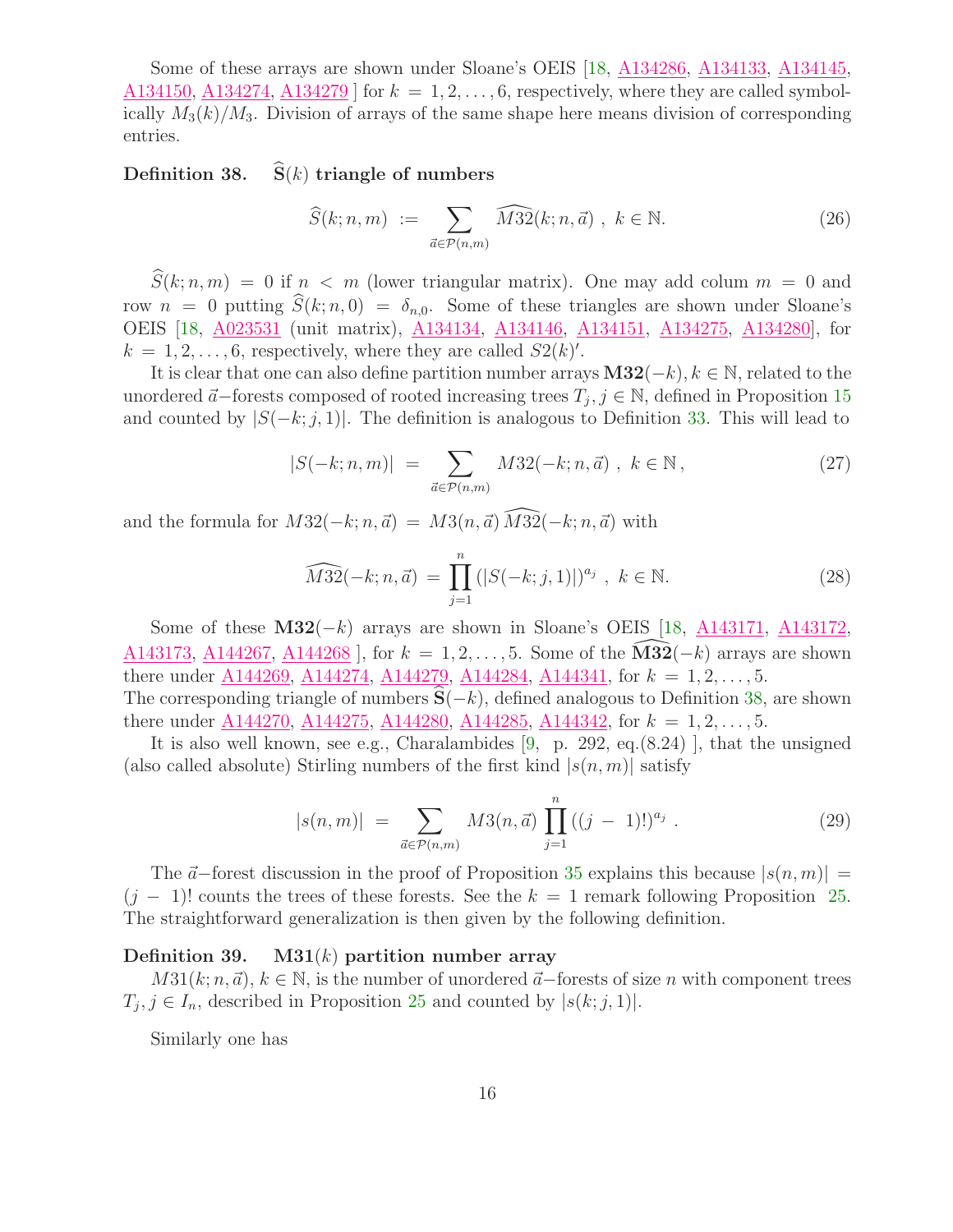Proposition 40. M31 $(k)$ ,  $k \in \mathbb{N}$ , formula

$$
M31(k; n, \vec{a}) = M3(n, \vec{a}) \prod_{j=1}^{n} (|s(k; j, 1)|)^{a_j}, \ k \in \mathbb{N},
$$
 (30)

with  $|s(k; n, 1)| = (n + k - 2)!/(k - 1)!, \ k \in \mathbb{N}^2$  $|s(k; n, 1)| = (n + k - 2)!/(k - 1)!, \ k \in \mathbb{N}^2$  $|s(k; n, 1)| = (n + k - 2)!/(k - 1)!, \ k \in \mathbb{N}^2$ .

Some of these arrays are shown in Sloane's OEIS [\[18,](#page-25-1) [A036039,](http://oeis.org/A036039) [A130561,](http://oeis.org/A130561) [A144353,](http://oeis.org/A144353)  $A144354, A144355, A144356$  $A144354, A144355, A144356$  $A144354, A144355, A144356$  $A144354, A144355, A144356$  for  $k = 1, ..., 6$ , respectively.

Proposition 41. M31( $-k$ ),  $k \in \mathbb{N}$ , formula

$$
M31(-k; n, \vec{a}) = M3(n, \vec{a}) \prod_{j=1}^{n} (s(-k; j, 1))^{a_j}, \ k \in \mathbb{N},
$$
\n(31)

with  $s(-k; n, 1) = k^{\underline{n-1}}, k \in \mathbb{N}.$ 

The first of these triangles are shown in Sloane's OEIS [\[18,](#page-25-1) [A144357,](http://oeis.org/A144357) [A144358,](http://oeis.org/A144358) [A144877,](http://oeis.org/A144877) [A144878,](http://oeis.org/A144878) A144879 for  $k = 1, 2, ..., 5$ .

The corresponding partition arrays which are obtained by factoring out the **M3** array are then  $\text{M31}(k)$  and  $\text{M31}(-k)$ , for  $k \in \mathbb{N}$ . From these partition arrays one obtains triangles by summing over like part numbers in each row. These triangles are called  $\hat{\mathbf{s}}(k)$  for  $k \in \mathbb{Z}$ ,  $\hat{\mathbf{s}}(0)$  is the infinite unit matrix  $\mathbf{1}_{\infty}$ . We list the A-numbers in Sloane's OEIS [\[18\]](#page-25-1) for the first of these arrays and triangles:

**M31** $(k)$ ,  $k = 1, 2, \ldots, 6$ : <u>A107106</u>, [A134133,](http://oeis.org/A134133) [A144880,](http://oeis.org/A144880) [A144885,](http://oeis.org/A144885) [A144890,](http://oeis.org/A144890) [A145356.](http://oeis.org/A145356)  $\hat{\mathbf{s}}(k), k = 1, 2, \ldots, 6$ : [A144351,](http://oeis.org/A144351) [A134134,](http://oeis.org/A134134) [A144881,](http://oeis.org/A144881) [A144886,](http://oeis.org/A144886) [A144891,](http://oeis.org/A144891) [A145357.](http://oeis.org/A145357)  $\widehat{M}3\widehat{1}(-k), k = 1, 2, \ldots, 5$ : [A145361,](http://oeis.org/A145361) [A145363,](http://oeis.org/A145363) [A145366,](http://oeis.org/A145366) [A145369,](http://oeis.org/A145369) [A145372.](http://oeis.org/A145372)  $\hat{\mathbf{s}}(-k), k = 1, 2, \ldots, 5: \underline{A145362}, \underline{A145364}, \underline{A145367}, \underline{A145370}, \underline{A145373}.$ 

## Note 42. Generalizations of  $S(k)$ ,  $k \in \mathbb{N}$

Blasiak et al. [\[5\]](#page-24-12), [\[6\]](#page-24-13) have generalized  $S(k; n, m)$  to  $S(k, l; n, m)$  with  $l \in \mathbb{N}$  by considering also powers  $d_x^l$  in eq. [1](#page-0-1) with special emphasis on the row sums, the Bell numbers  $B_{k,l}(n)^3$  $B_{k,l}(n)^3$ . Blasiak et al. [\[7\]](#page-24-14) noticed via Sloane's OEIS that the Bell numbers  $B_{r,1}(n)$  enumerate r−ary forests. Méndez et al.  $[16]$  gave a combinatorial approach to further generalized Stirling numbers of the second kind (see Schork [\[17\]](#page-25-4)), called  $S_{\mathbf{r},\mathbf{s}}(k)$  with r and s standing for n-tuples of positive integers and k taking certain values<sup>[4](#page-16-2)</sup>. This approach, specialized to the  $S(r; n, m)$ numbers for  $r \in \mathbb{N}$ , differs from the interpretation given in this paper<sup>[5](#page-16-3)</sup>.

<span id="page-16-0"></span><sup>&</sup>lt;sup>2</sup>There is a typo in Lang [\[15\]](#page-24-0), (45) upper alternative: it should read  $\binom{k-2+n}{k-2}(k-1)^{n-2}$  for  $k =$  $2, 3, \ldots$  and  $n \in \mathbb{N}$ .

<sup>&</sup>lt;sup>3</sup>The labels in these references are  $r, s$  instead of  $k, l$ .

<span id="page-16-2"></span><span id="page-16-1"></span> ${}^4S_{\mathbf{r},\mathbf{s}}(k) \equiv S_{\mathbf{r},\mathbf{s}}(n,k)$  appears in the normal ordering of the ordered product  $\prod_{i=1}^n x^{r_i} (d_x)^{s_i}$  and  $k =$  $s_1, \ldots, \sum_{i=1}^n s_i.$ 

<span id="page-16-3"></span><sup>&</sup>lt;sup>5</sup>E.g., the Lah number  $S(2,3,2)$  is according to the approach of [\[16\]](#page-25-3)  $4+2=6$ , using  $n=3$ ,  $r<sub>i</sub> =$ 2,  $s_i = 1$ ,  $i = 1, 2, 3$ , but in the interpretation as unordered 2−forest of binary increasing trees with 4 leaves it is  $3 \cdot 2 = 6$ .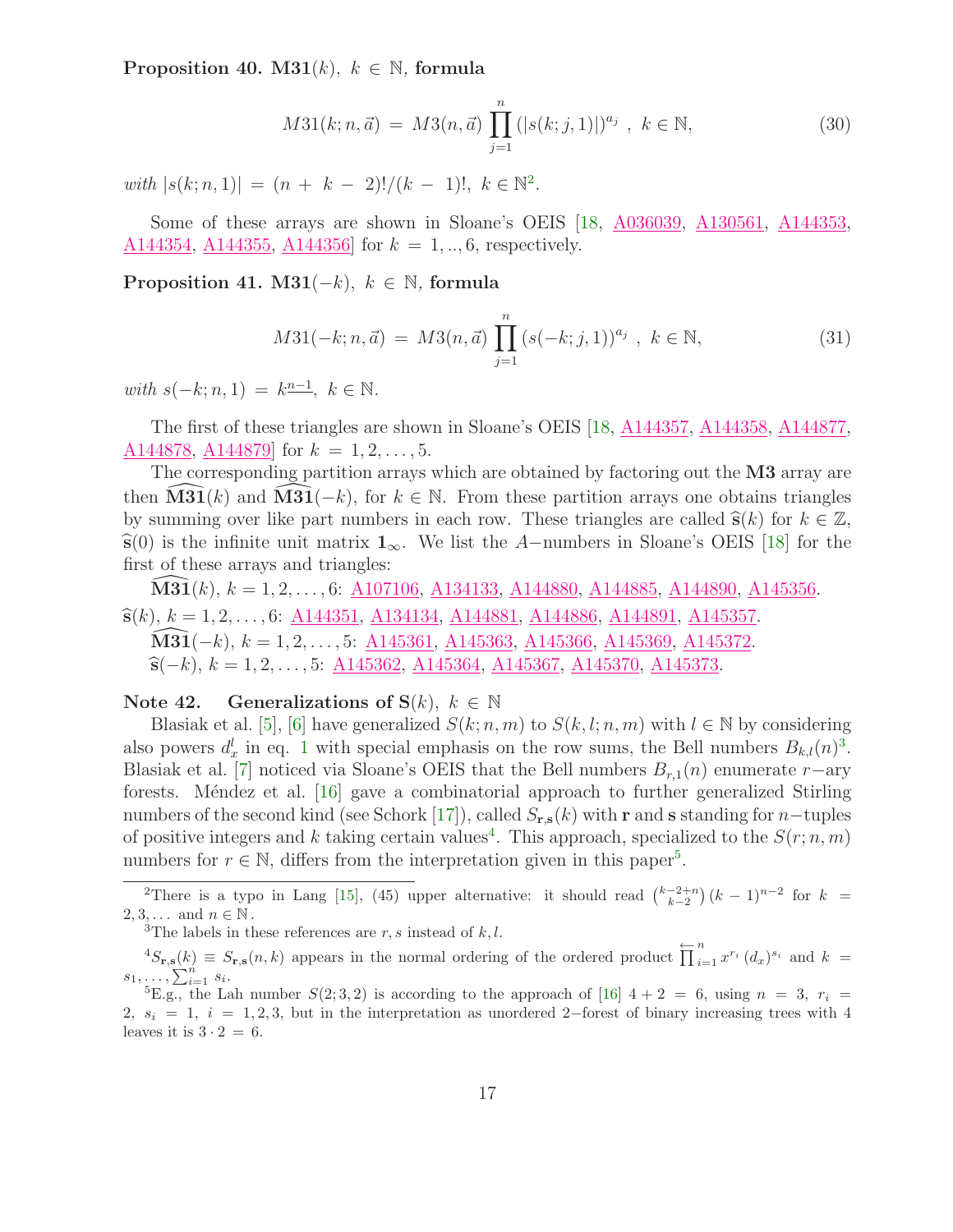# 5 Acknowledgements

The author would like to thank Simon Plätzer for pointing out the program [Graphviz.](http://www.graphviz.org)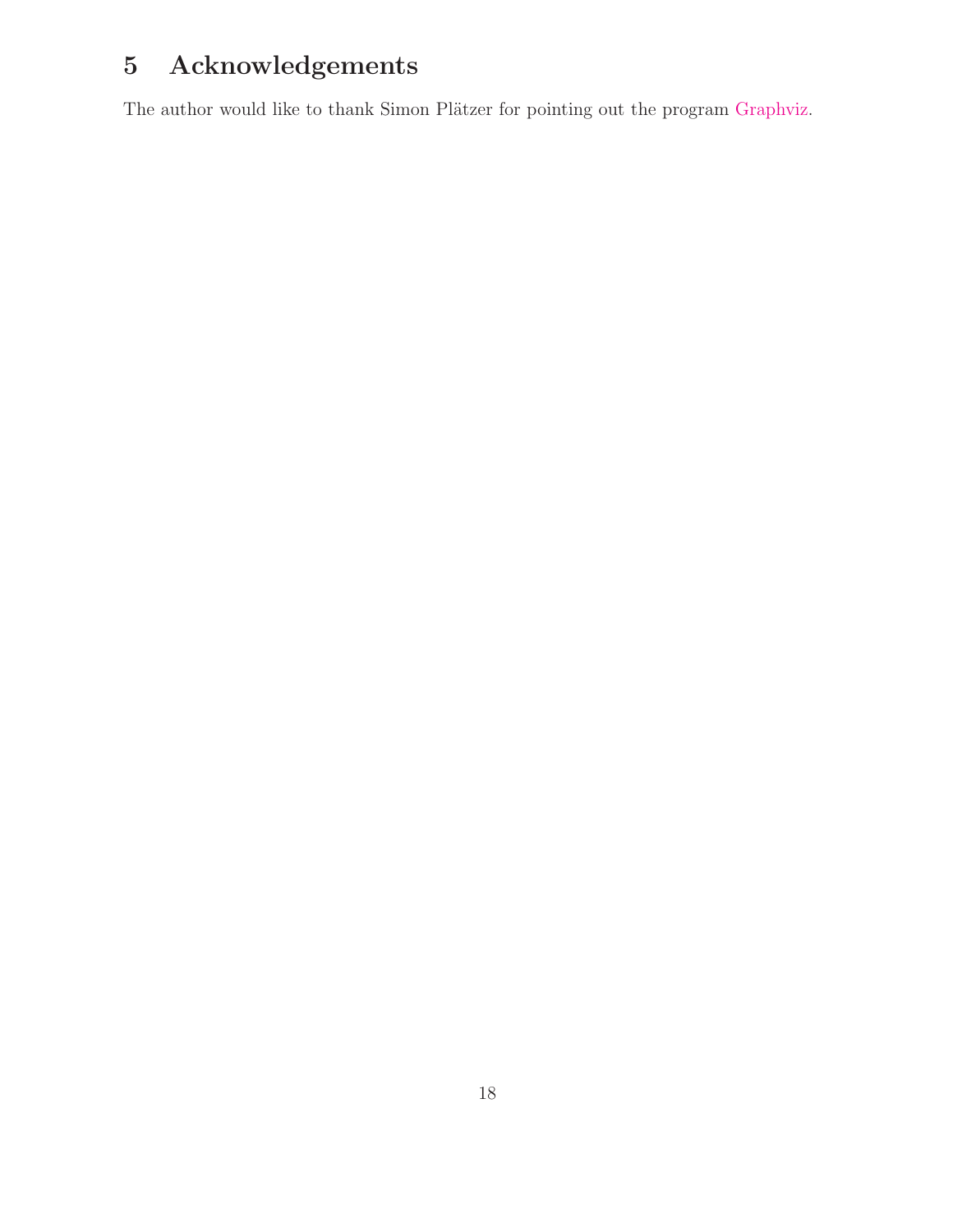

<span id="page-18-0"></span>Figure 1: Ternary (3-ary) ordered trees with  $n = 1, 2, 3$  and 4 vertices. There are 1, 3, 12, 55 such trees for  $n = 1, 2, 3, 4$ , respectively. See [\[18\]](#page-25-1),  $\underline{A001764}$ . The trees of all figures have been produced with the help of [Graphviz.](http://www.graphviz.org)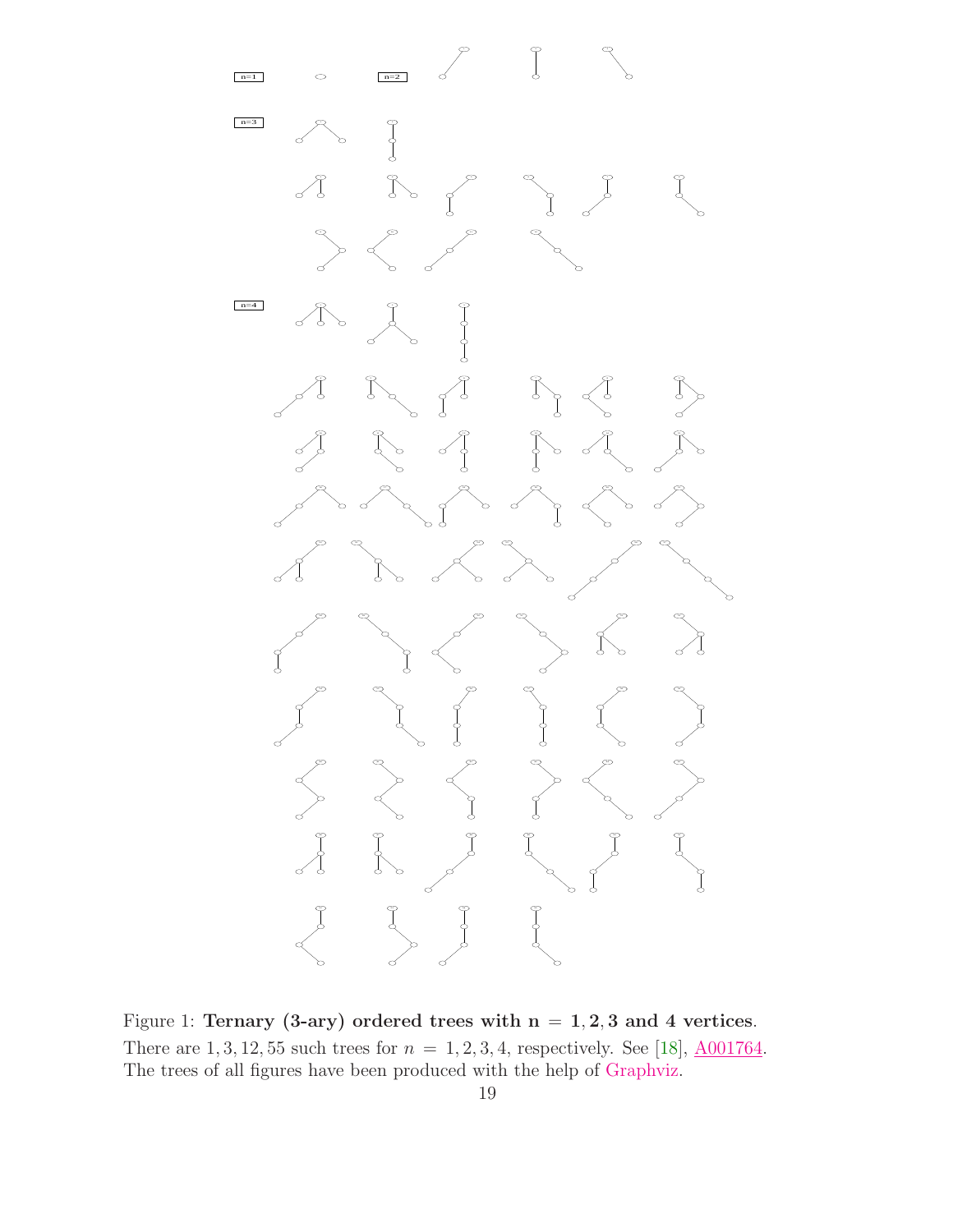

<span id="page-19-0"></span>

There are  $1, 1, 2, 5$ , (Calalan numbers) such trees without vertex labels. The trees are arranged according to the 1, 1, 2, 4 types of unordered rooted trees for  $n = 1, 2, 3, 4$ , respectively. The number of increasing labelings is the same for every tree in given row. It .

The outdegree values r appearing in a tree with the corresponding  $k + r - 1$ -ary vertices, here with  $k = 3$ , are given. The box gives the multiplicity. The first factor is the number of diagrams in the row. The second factor comes from the various vertex types (due to the arity) and the last factor gives the number of increasing labelings.

The multiplicities for  $n = 1, 2, 3, 4$  add up to 1, 3, 21, 231, respectively, corresponding to the  $|S(-3, n, 1)| = \text{\textsterling}008545(n-1)$  numbers.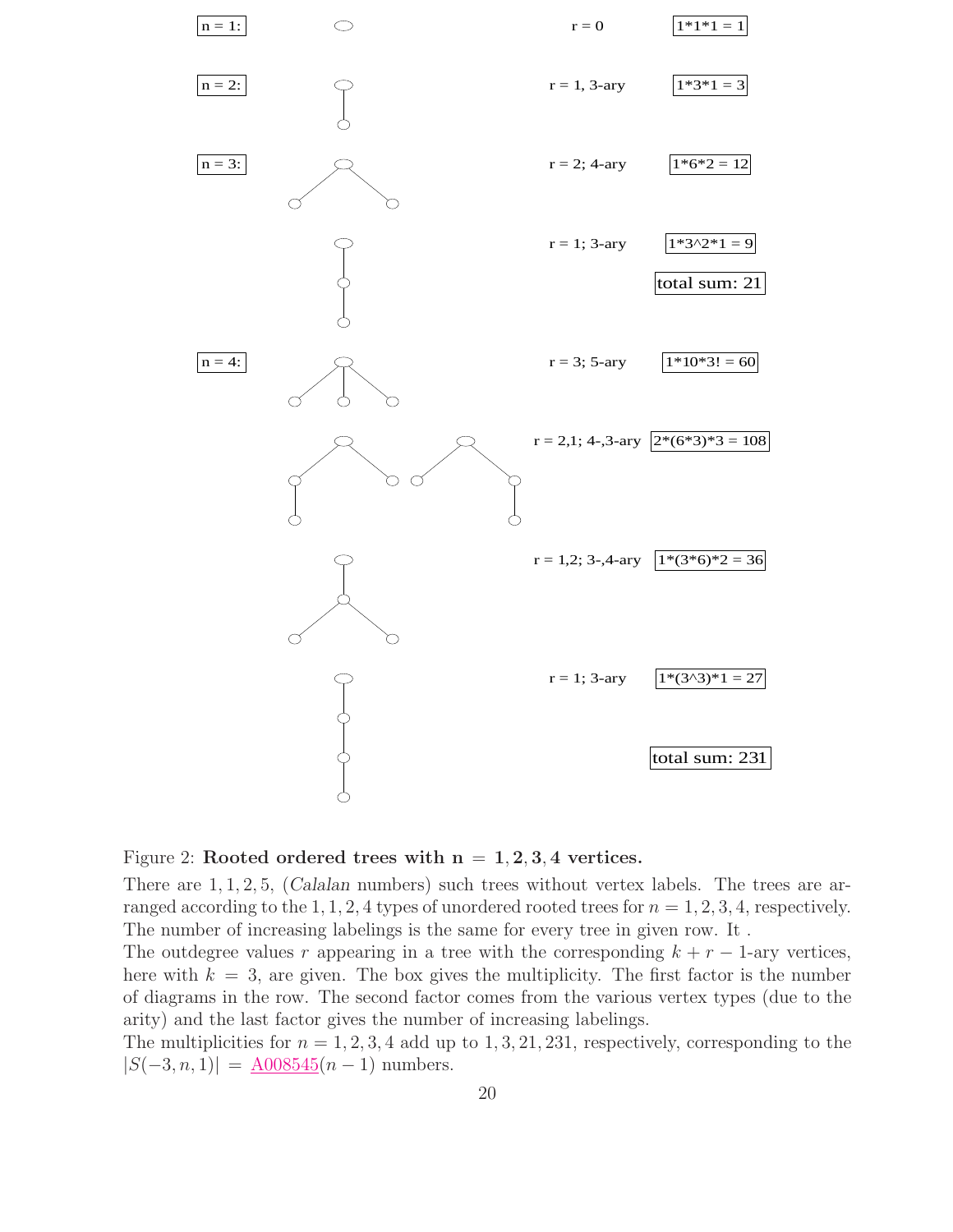

<span id="page-20-0"></span>

There are  $C_4 = 14$  such trees without vertex labels. The trees are arranged according to the 9 types of unordered rooted trees.

The number of increasing labelings is the same for every tree in a given row.

The outdegree values r appearing in the tree with the corresponding  $k + r - 1$ -ary vertices, here with  $k = 3$ , are given. The box gives the multiplicity. The first factor is the number of diagrams in the row. The second factor comes from the various vertex types (due to the arity) and the last factor gives the number of increasing labelings.

The multiplicities add up to  $3465 = |S(-3, 5, 1)| = \text{\textsterling}008545(4)$ .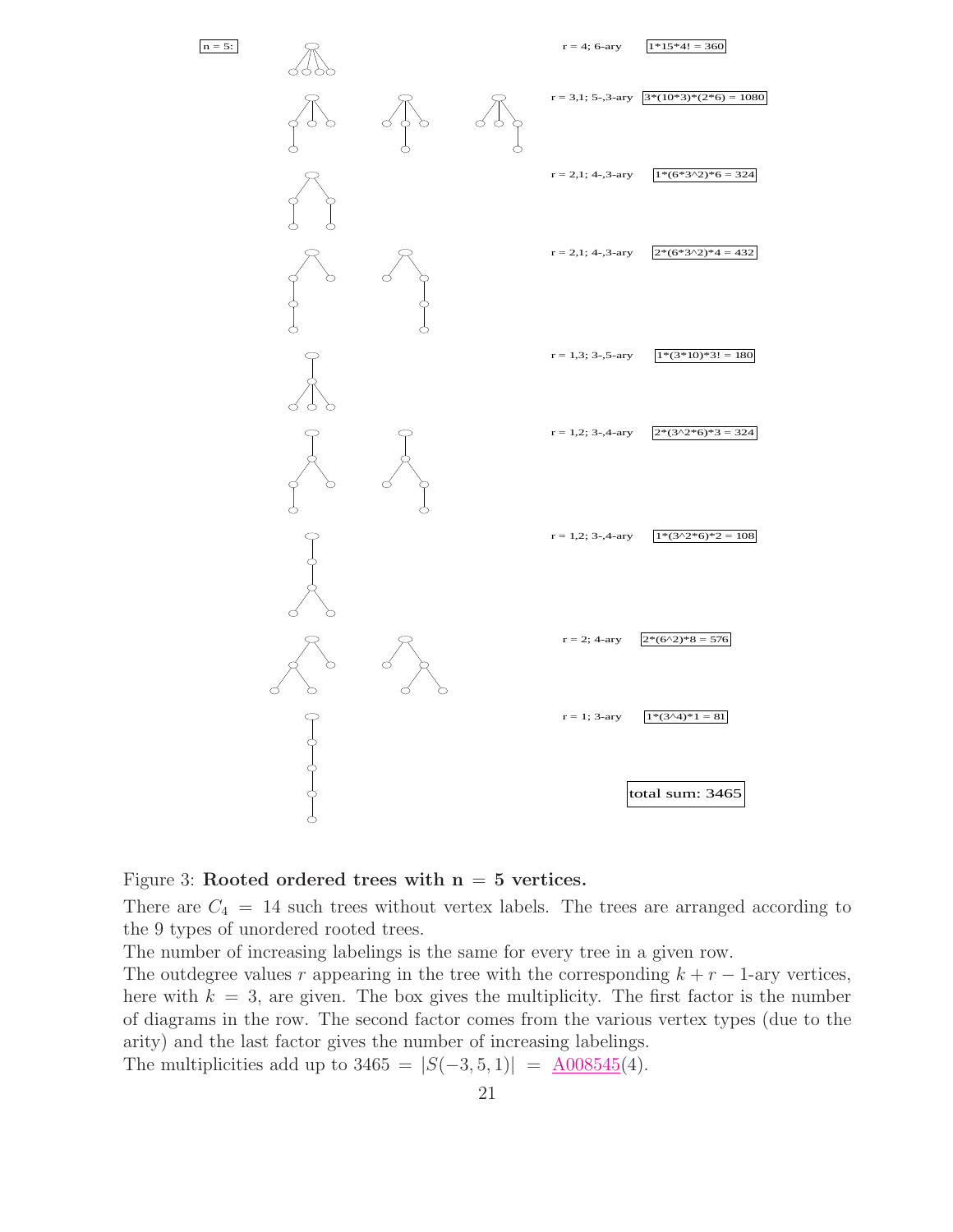

<span id="page-21-0"></span>Figure 4: Rooted ordered trees with  $n = 6$  vertices.

There are  $C_5 = 42$  such trees without vertex labels. The trees are arranged according to the 20 types of unordered rooted trees.

The number of increasing labelings is the same for each tree in any row. It is given in the upper box on the right of each row. These numbers add up to  $945 = 9!!$ .

The number in the lower box in each row is the multiplicity for each tree when outdegree  $r \geq 1$  vertices are taken  $(r + 2)$ -ary. This applies for the case  $k = 3$ . The total sum (upperbox · lower box numbers) is  $65835 = |S(-3,6,1)|$ . The 20 unordered rooted trees come in altogether 426 increasing labelings.  $22$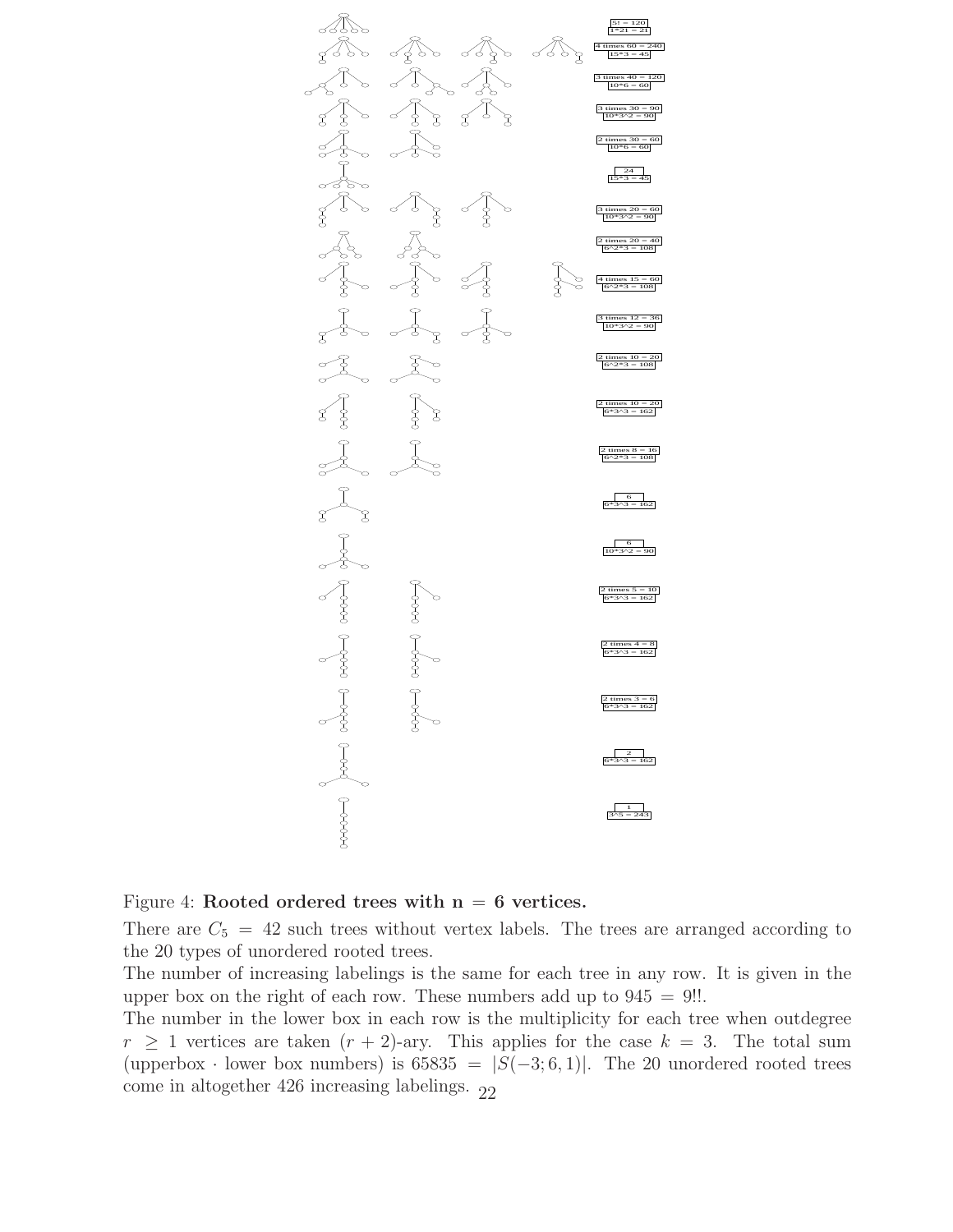

<span id="page-22-0"></span>Figure 5: Rooted unordered trees of size  $n = 4$  with vertex types  $s_0 = 1$ ,  $s_1 = 2 = s_2.$ 

In the first row the three types of size  $n = 4$  trees which are present are shown together with their multiplicities when coloring (first factor) and increasing labeling (second factor) are considered. These trees are shown in the subsequent rows.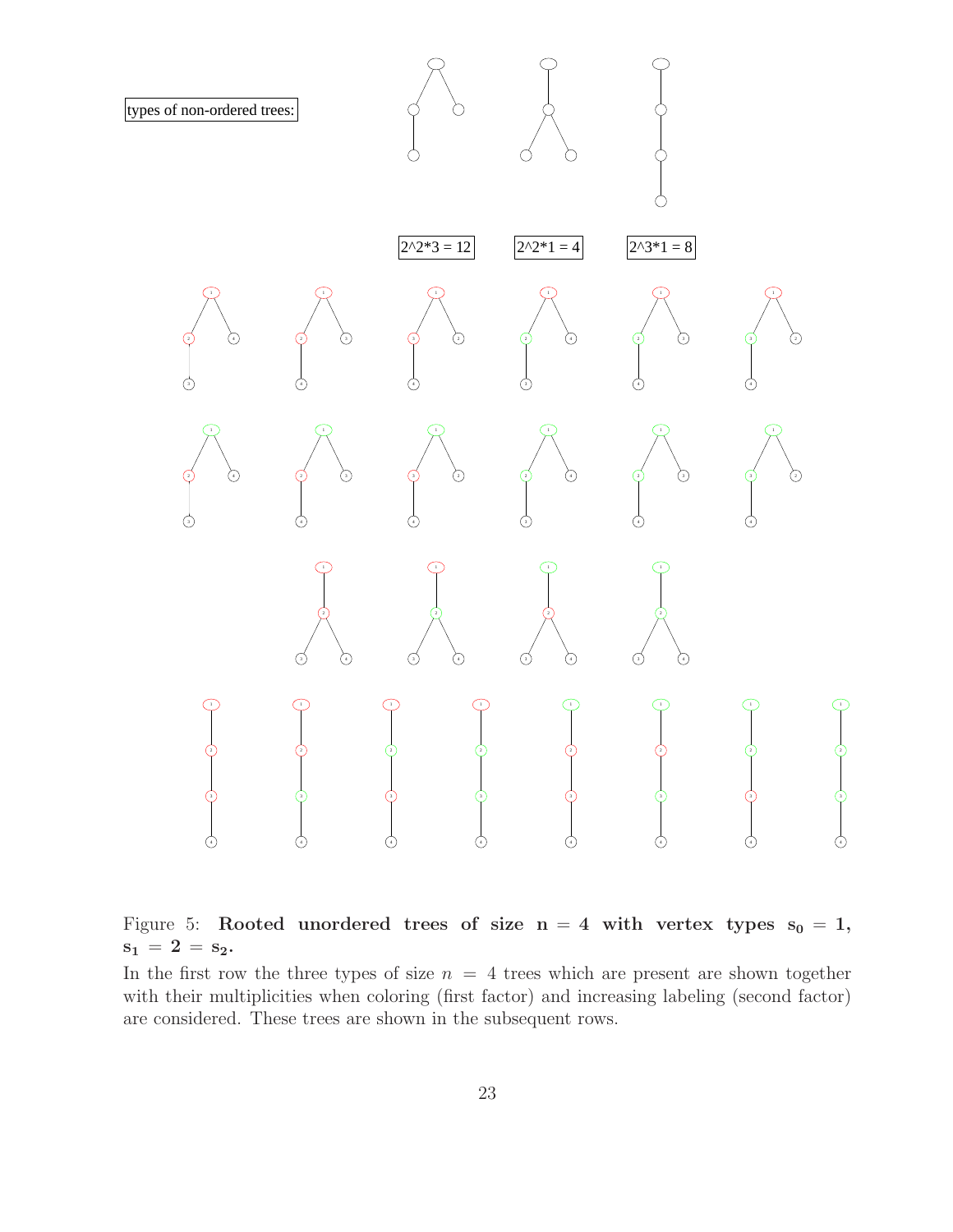

# <span id="page-23-0"></span>Figure 6: Nonordered forest counting for  $|s(k; n, m)|$

In Figure 6a) the 2–forests counted by  $|s(3; 5, 2)| = 300 + 360 = 660$  are illustrated. The vertex colors are here called  $C_0, C_1, \ldots, C_5$ . The number of possible increasing labelings is given by the last factors 5 and 10.

In Figure 6b) the 3–forests counted by  $|s(4, 5, 3)| = 200 + 240 = 440$  are illustrated. The possible colors are indicated, giving rise to the first factor and the increasing labelings account for the second one.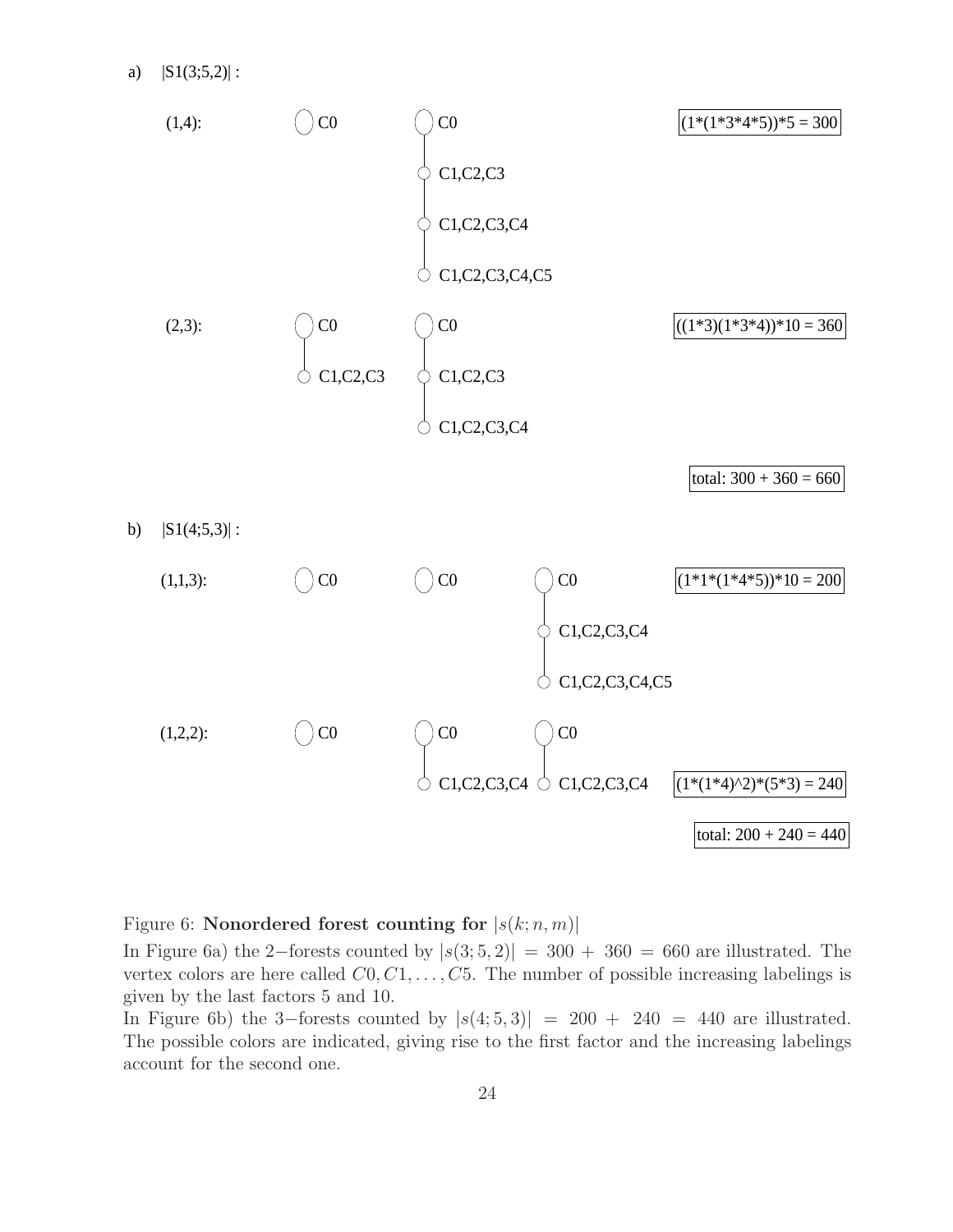# <span id="page-24-8"></span>References

- [1] M. Abramowitz and I. A. Stegun, eds., Handbook of Mathematical Functions, National Bureau of Standards Applied Math. Series 55, Tenth Printing, reprinted as Dover publication, New York, 1972.
- <span id="page-24-7"></span><span id="page-24-6"></span> $[2]$  D. S. Alexander, A History of Complex Dynamics: from Schröder to Fatou and Julia, Vieweg, Braunschweig, 1994.
- <span id="page-24-10"></span>[3] F. Bergeron, Ph. Flajolet and B. Salvy, Varieties of increasing trees, in J.-C. Raoult, ed., Springer, 1992, CAAP '92, Lecture Notes in Computer Science, vol. 581, pp. 24–48.
- <span id="page-24-12"></span>[4] N. L. Biggs, E. K. Lloyd and R. J. Wilson, Graph Theory: 1736–1936, Clarendon Pr., 1986, Oxford.
- <span id="page-24-13"></span>[5] P. Blasiak, K. A. Penson and A. I. Solomon, The Boson normal ordering problem and generalized Bell numbers, Ann. Comb. 7 (2003) 127–139.
- [6] P. Blasiak, K. A. Penson and A. I. Solomon, The general boson normal ordering problem, Phys. Lett. A 309 (2003), 198–205.
- <span id="page-24-14"></span>[7] P. Blasiak, K. A. Penson, A. I. Solomon, A. Horzela and G. H. E. Duchamp, Some useful combinatorial formulae for bosonic operators, J. Math. Phys.  $46$  (2005) 052110 and arXiv:quant-ph/0405103.
- <span id="page-24-5"></span><span id="page-24-1"></span>[8] L. Carlitz, On arrays of numbers, Amer. J. Math. 54 (1932) 739–752.
- <span id="page-24-2"></span>[9] Ch. A. Charalambides, Enumerative Combinatorics, Chapman & Hall/CRC, Boca Raton, 2002.
- [10] L. Comtet, Une formule explicite pour les puissances successives de l'opirateur de dérivation de Lie, Comptes Rendus Acad. Sc. Paris, 276  $\bf{A}$  (1973) 165–168.
- <span id="page-24-9"></span><span id="page-24-4"></span>[11] J. H. Conway and R. K. Guy, The Book of Numbers, Copernicus, (Springer) New York, 1996.
- [12] R.L. Graham, D.E. Knuth, and O. Patashnik: Concrete Mathematics, Addison-Wesley, Reading MA, 1989.
- <span id="page-24-3"></span>[13] J. A. Grunert, Ueber die Summirung der Reihen von der Form  $A\,\varphi(0), A_1\,\varphi(1)\,x, A_2\,\varphi(2)\,x^2, \ldots, A_n\,\varphi(n)\,x^n, \ldots$ , wo A eine beliebige constante Größe,  $A_n$ eine beliebige und  $\varphi(n)$  eine ganze rationale algebraische Function der positiven ganzen Zahl n bezeichnet, J. Reine Angew. Math. 25 (1843), 240–279.
- <span id="page-24-11"></span><span id="page-24-0"></span>[14] Knuth, D. E., Convolution polynomials, Mathematica J., 2 (1992), 67–78.
- [15] W. Lang, On generalizations of the Stirling number triangles, J. Integer Sequences, 3 (2000) Article 00.2.4